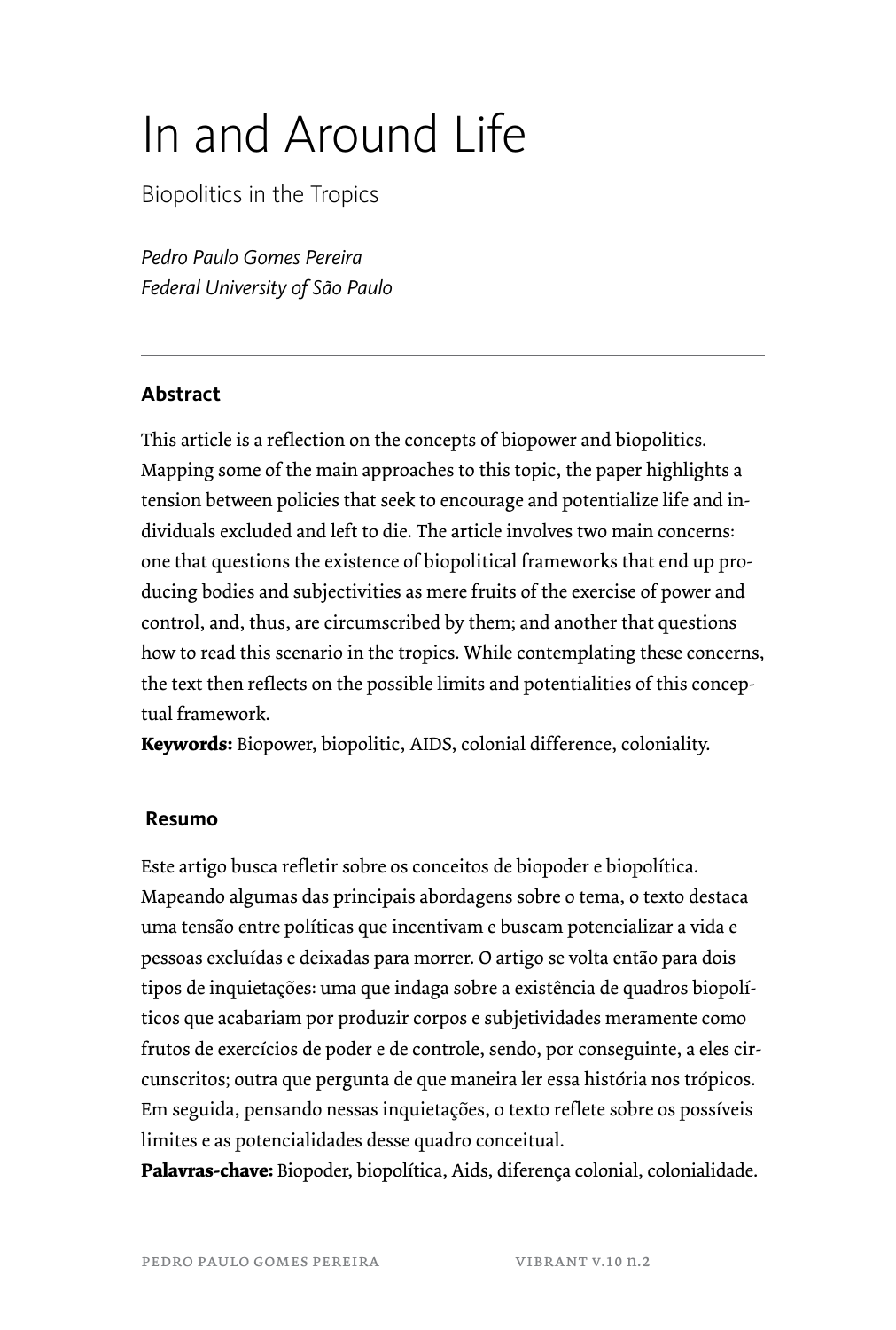# In and Around Life

Biopolitics in the Tropics

*Pedro Paulo Gomes Pereira Federal University of São Paulo*

For Otávio Velho

In the last chapter of "*La Volonté de Savoir"* (*The Will to Knowledge*, 1978) Michel Foucault speaks about an era in which death no longer bludgeons life. The "threshold of biological modernity," he said, lies exactly where life enters history, ushering in "the era of biopower" (p. 140). Foucault describes modernity within the inseparability of biological life and political life – politics directed towards the government of life. Following the connotations conferred by Foucault, the concepts of biopower and biopolitics have become central in the social sciences and humanities; for some though, addressing them has become the most urgent challenge of contemporary thought.

Initially, I will seek to map some of the principal formulations of biopower and biopolitics, without attempting to be exhaustive, a position justified by the large number of commentators on the subject, including Lazzarato (2000), Fassin (2000, 2006a, 2006b), Pelbart (2003), Lemke (2011). Then I will turn to two essential concerns: one that inquires about the existence of biopolitical frameworks that end up producing bodies and subjectivities as mere fruits of the exercise of power and control and, thus, are circumscribed by them; and the other that asks how we should read this scenario in the tropics. While contemplating these concerns, the text reflects on the possible limits and potentialities of this conceptual framework.

#### **Make live and let die**

Michel Foucault outlined the main contours of the discussion concerning biopower and established a new way to theoretically explore the tension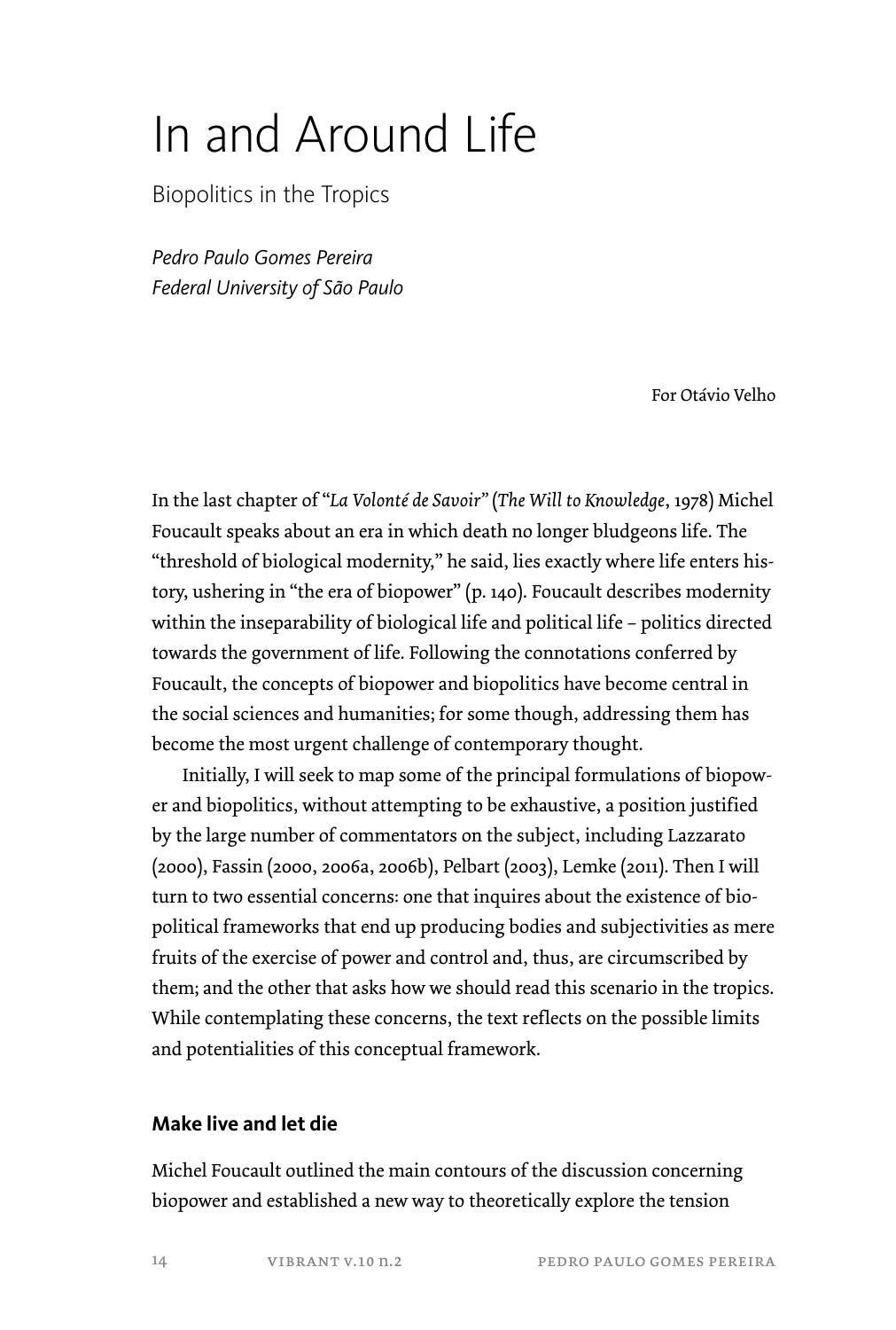between make live and let die (Lemke, 2011). Chronicling the unusual appearance of sex as a founder of identity and hence the intelligibility of the modern individual, Foucault (1978) argues that power, which once struggled to avoid death, begins to focus on the production, regulation and maintenance of life. A productive power emerged that simultaneously controlled and generated that which it regimented. Thus, the power of death related to sovereign power was concealed by the administration of bodies and by the calculative management of life. Mechanisms of power that would eventually be directed toward the body and life, involving everything that helps proliferate and strengthen the species. The concept of biopower marks the moment in which power begins to invest in life. This process occurs through an anatomo-politics of the human body (maximizing its strengths to integrate it into efficient systems) and a biopolitics of the population, focused on the species body. A body that is imbued with the mechanisms of life: birth, morbidity, mortality, longevity, among others (Foucault, 2003 and 2008).<sup>1</sup> The importance given to health, demographic and urban policies in the eighteenth century is the first step towards a biopolitical characterization that penetrates the social spheres, through a process of the "governmentalization" of life.<sup>2</sup> – a process that extends from pastoral power to its confession techniques; from the reasons of State, to the knowledges of the police. Thus, biopower is a relatively streamlined set of actions developed by authorities to intervene in the sphere of human vitality: birth, development, disease and death. Life, then, assumes strategic importance.

Notwithstanding this history of a modernity that moves away from death and that ruptures with the era of epidemics, Foucault still alerts us to the existence of death practices patrolling this very modernity. Everything occurs

<sup>1</sup> In his book *Society Must Be Defended* (*Il Faut Défendre La Société*), in which he imagines a succession of knowledge-power regimes, Foucault (2003, p. 243) stated, "After the anatomo-politics of the human body, established in the course of the eighteenth century, we have, at the end of that century, the emergence of something that is no longer an anatomo-politics the human body, but what I would call a 'biopolitics' of the human race." For Foucault, the power that emerged was not directed at the individual body, but at the "total mass" affected by the processes of life (birth, death, illness). Biopolitics deals with the population as a political problem and addresses the biological processes of the man-species, seeking to secure over these not discipline, but regulation (Foucault, 2003, pp. 239-264).

<sup>2</sup> Governmentality is the object of studying forms of government. Foucault intended to encompass several dimensions of the modes of governing: the set of institutions, processes, analyzes, calculations and tactics that permit the exercise of power over the population, the tendency to manage the predominance of this type of power; a process that leads from a legal and administrative status to a state of population control and security (Castro, 2009, p.188-193). Regarding the concept, see Gordon (1991), Mallette (2006), Rabinow (1999b), Rabinow & Dreyfus (1995) and Dean (1999).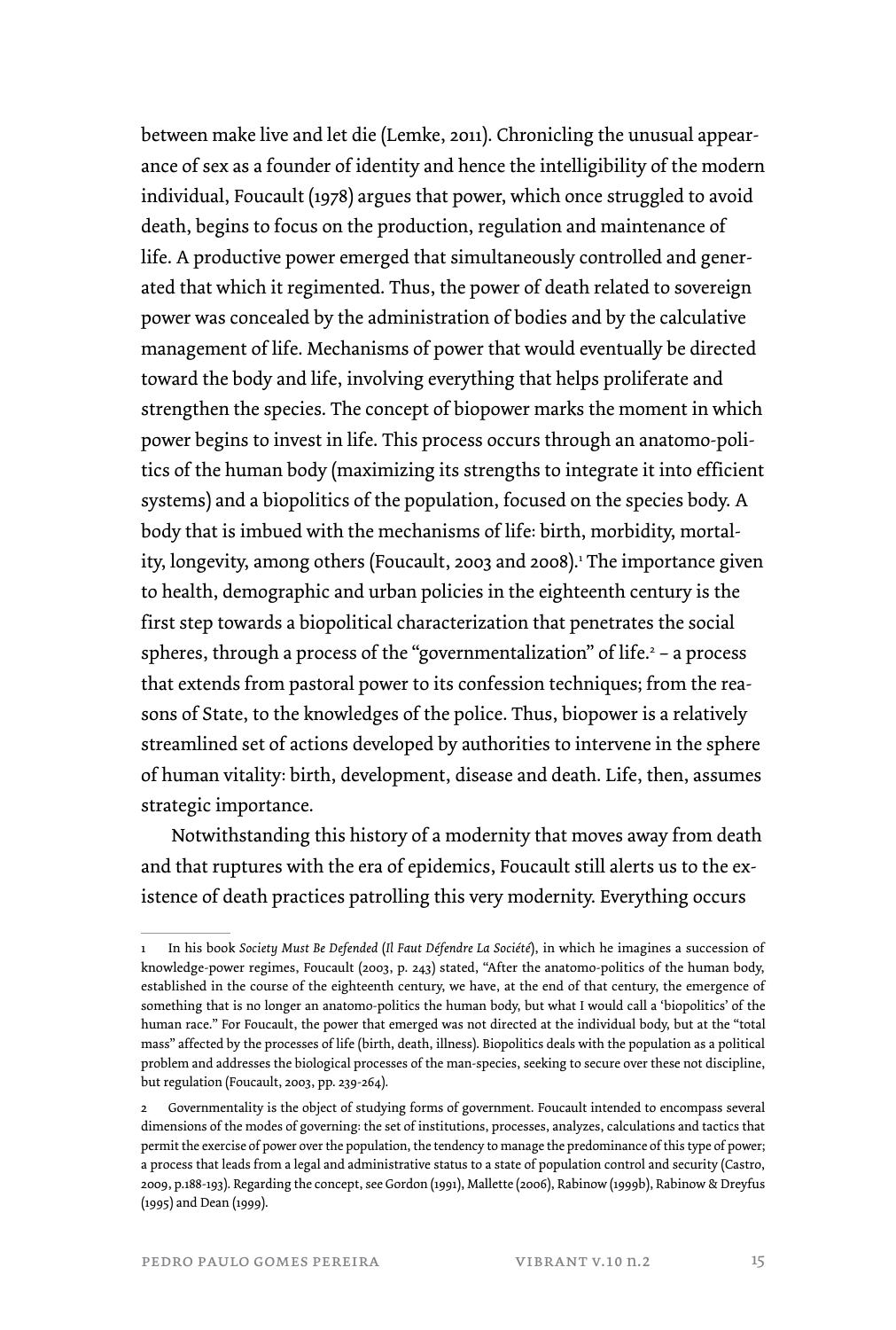as if the proliferation of forms of control and the maintenance of life are simultaneous to the processes of exclusion, of the creation of abject others, and even of attempts to extirpate parts considered undesirable. Thus it is an ambiguous movement: a juncture in a life that must be protected at all costs, the invention of others that threaten life, and the emergence of lives that do not deserve to be lived. Thus we live in a time when there is overvaluation and protection of life, while at the same time there are areas where people are left to die. Thinking on a global scale, it is interesting to recall that together with the growth in health policies, mass vaccination, innovations in science that provide people with quality of life and health, over the last few decades, we have endured conflicts such as Rwanda, Yugoslavia, Liberia and Sudan. The 1990s have come to be known as the decade of large-scale violence, characterized by an excess of anger that produced a creativity of degradation and violation: bodies maimed and tortured, people burned and raped, women disembowelled, children mutilated, sexual humiliation of all types, as Arjun Appadurai (2009) warned us.

Biopolitics, thus, presents irreconcilable aspects: it either produces subjectivities or death; it either turns the subject into its own object or the objective, it is either life politics or politics concerning life (Esposito, 2004). This "ineffability", as Esposito would have it, led theoreticians to diverse pathways, either signalling that nowadays the concept of biopower signifies its productive character, or highlighting that one of the principal characteristics of contemporary biopolitics is the production of the *homo sacer*. Perhaps it is this tension in and around life that proportions such distinct positions as those observed in the formulations of Agamben (2004a and 2004b) and the criticisms of these formulated by Rabinow and Rose (2006).

#### **The concept of biopower in dispute**

Agamben argues for a close relationship between the three figures he considers central: sovereign power, *homo sacer* and the state of exception. Sovereign power establishes the limits between life that deserves to be protected and that which can be killed; life enters the political game, sheltered and empowered, or simply exterminated. The sovereign is simultaneously both within and outside the legal system, since it has the capacity to establish the state of exception. *Homo sacer* – the individual who can be killed without this death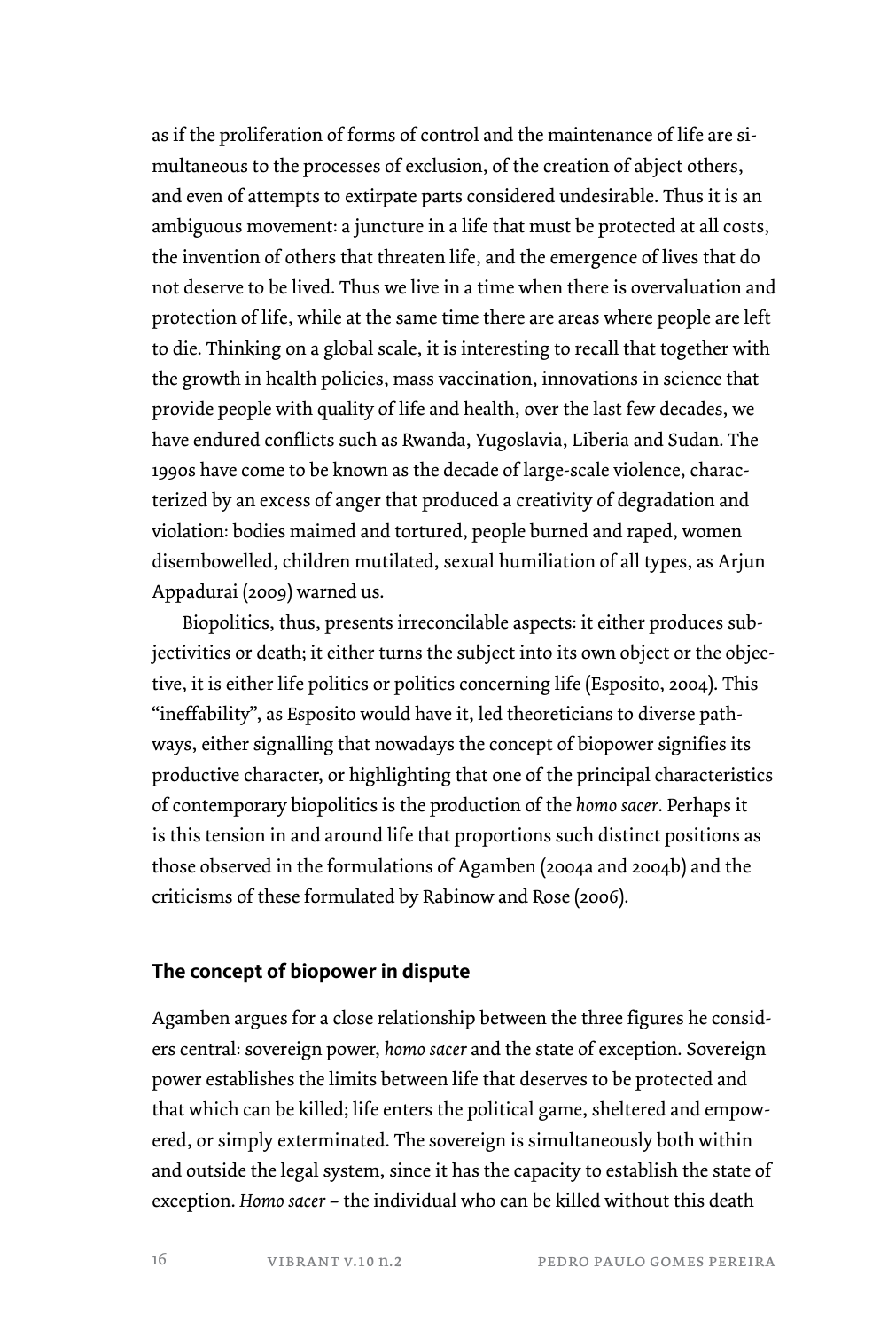constituting a crime or a sacrifice – emerges from the inversion of the sovereign figure. This relationship between sovereignty, the state of exception and *homo sacer* is the very foundation of the organization of bodies in the West.

The most striking feature of modern life, for Agamben, is that the state of exception is increasingly becoming the rule, making the line that delimits the border between life worth living – and that, therefore, should be protected and encouraged – and bare life, with no guarantees and exposed to death, tenuous and unstable. Unlike Foucault, Agamben affirms that biopolitics did not emerge with modernity, rather it is at least as old as sovereign exception, given that since then, biological life has been placed at the centre of its calculations. The modern State merely clarifies the link between power and bare life, since biopolitics has existed since humans separated themselves from the animals and since biological life extended to political life (Fassin, 2006b). Agamben shows that the core of biopolitics is the distinction between *zoe*, the simple fact of life common to all living beings – biological life – and *bios*, a way of living inherent to an individual or group, in which humans segregate themselves from animals, often qualified as political life. The dualism between *zoe* and *bios* form the fundamental categorical pair of Western politics. A characteristic of modernity is the growing confusion between *zoe* and *bios*. 3

If Agamben defines the basis of the relationship between sovereign, *homo saber* and the capacity of the former to institute the state of exception, Rabinow and Rose (2006) argue that these are extraordinary times, and the fundamental characteristic for defining biopower cannot be determined in the present. Indeed, biopower in contemporary States specifies a relationship between the power to make live and let die; what distinguishes and defines it are "strategies to govern life." In an attempt to map these strategies, Rabinow and Rose highlight the following dimensions: the appearance of new modes of individualization and conceptions of autonomy associated with the right to health, life, liberty and the possession of forms of happiness (understood in bodily and vital terms), the emergence of new types of patient groups and individuals who define their citizenry in terms of their rights; the outbreak of new circuits of bioeconomy; large-scale capitalization of bioscience and a mobilization of its elements into new relationships of exchange, establishing constitutive connections between life, truth and value.

<sup>3</sup> For a critical reading of the work of Agamben, see Lemke (2011).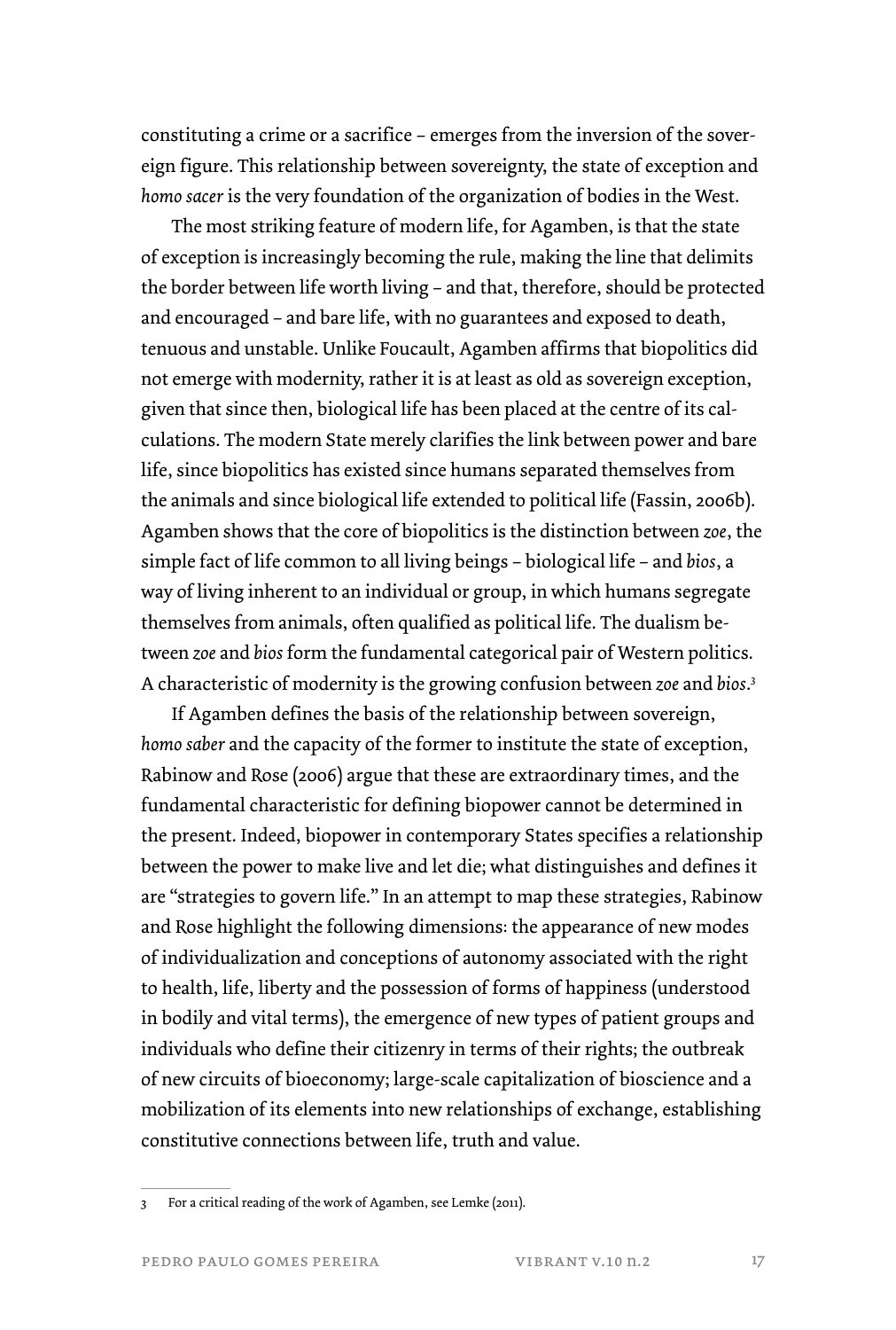With these dimensions in mind, Rabinow and Rose define biopower as truth discourses concerning the vital nature of human beings; a set of authorities considered competent to speak that truth; strategies of intervention in collective existence in the name of life and health; modes of subjectivation, in which individuals act on themselves in the name of life or individual or collective health. Rabinow and Rose show us the emergence of biosocialities, new forms of subjectivation, or how science can potentialize life.

In a book on the "The Politics of Life Itself," Nikolas Rose (2007) defines biopolitics as strategies specifically related to human vitality, morbidity and mortality; the ways in which authorities and interventions are established that are defined and legitimized as the most effective and appropriate. For Rose, biopolitics is currently related to the work of biotechnology laboratories in the creation of new phenomena (and pathologies), to the computational power of devices that link clinical histories with genomic sequences, to the marketing powers of pharmaceutical companies, to the regulatory strategies of research, bioethics, and drugs and food surveillance committees, and to the pursuit of profits involving all of these.<sup>4</sup>

Regardless of these differences, it should be emphasized that a reading of biopower focused only on the potentialities of science, which is not supplemented by other attentive readings of forms of governing life over bodies (Fassin, 2000), can omit frameworks like those I came across in my ethnography. Moreover, there are many moments in which science is called to sustain that which is a biologically better life and how to make it more powerful – a process that makes one life more powerful, but that can be consubstantial with death for lives considered biologically worse (Foucault, 2003). The complexity of the politicization of life and the tension between make live and let die can be accompanied by the quantity and variety of theoretical approaches, which range from, as Fassin duly pointed out (2006a, p.40), the horizon of the laboratory and bioinformatics, clinical immunology and genetic sequencing, assisted reproduction and cancer therapy, studied by Rabinow (1999), Napier (2003), Rapp (2000) and Löwy (1996), to camps of refugees and deportees, to social protection and to welfare programs, as analyzed by Agamben (2004a), Bauman (1998), Malkki (1995) and Agier (2002).

<sup>4</sup> Rose (2007) closely examines two crucial dimensions of contemporary biopolitics: the biological molecularization of human phenomena, and the centrality of the idea of vitality.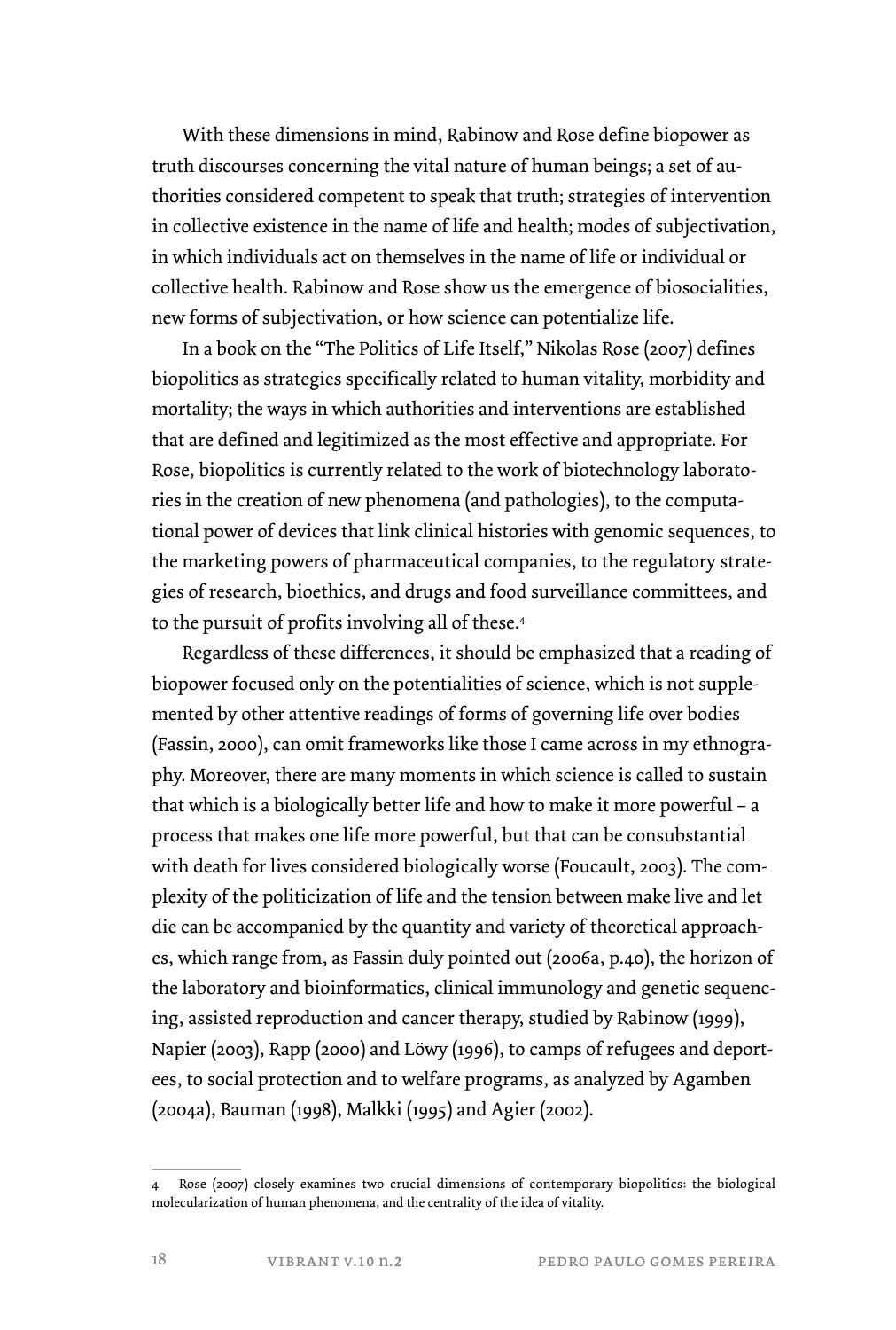Given this context, how do we perceive situations like those I studied? Is a definition of biopower that obscures moments in which parts considered abject are relegated to death even possible? Is there a way to elude the tension that I perceived in my ethnography which placed that which is the most modern form of prevention and maintenance of life next to people who perceived themselves as the "junk of the world" (Pereira, 2001, 2004, 2008) and for whom health policies have no effect? How can we escape the antinomy that places life that is protected beside excluded lives that circulate around death?

#### **Immunization paradigm**

The AIDS epidemic brought significant changes in social relations, in forms of perceiving social differences, in the conceptions of health and illness, making us understand how a virus can transform society. The fear of contagion and the millennial terror of epidemics have intensified. The concept of miasma provided the conditions for the interruption of exchanges, because the metaphor of contagion – which is a trope of circulation – revives aseptic ideals that seek the symbolic cutting of one individual from another in an attempt to avoid possible contamination. The psychic trauma arising from pestilence and epidemics, reactivated by AIDS, encountered the potentially guilty and intensified the need to avoid proximity with likely sources of infection. The operation of locating the contamination in the "other" accrues mainly from the quest to understand the epidemic and to identify the contaminators. The deviant behaviour of the "other" makes the contagion intelligible, providing safety and distance from which to confront the trauma of the AIDS pandemic (Pereira, 2004).

Responses to the epidemic were diverse and it would be extremely simplistic to reduce a complex scenario of State policies, the emergence of laws and norms and the mobilization of civil society in the fight against AIDS to a manifestation of aseptic ideals or fear of contagion (Bastos, 1999). However, there is no way to avoid these aspects, which are embedded in the wider context of biopolitical devices, especially in scenarios like that of Brazil.

AIDS has mainly victimized the disadvantaged sectors of Brazilian society. Structures of inequality and social oppression have been exploited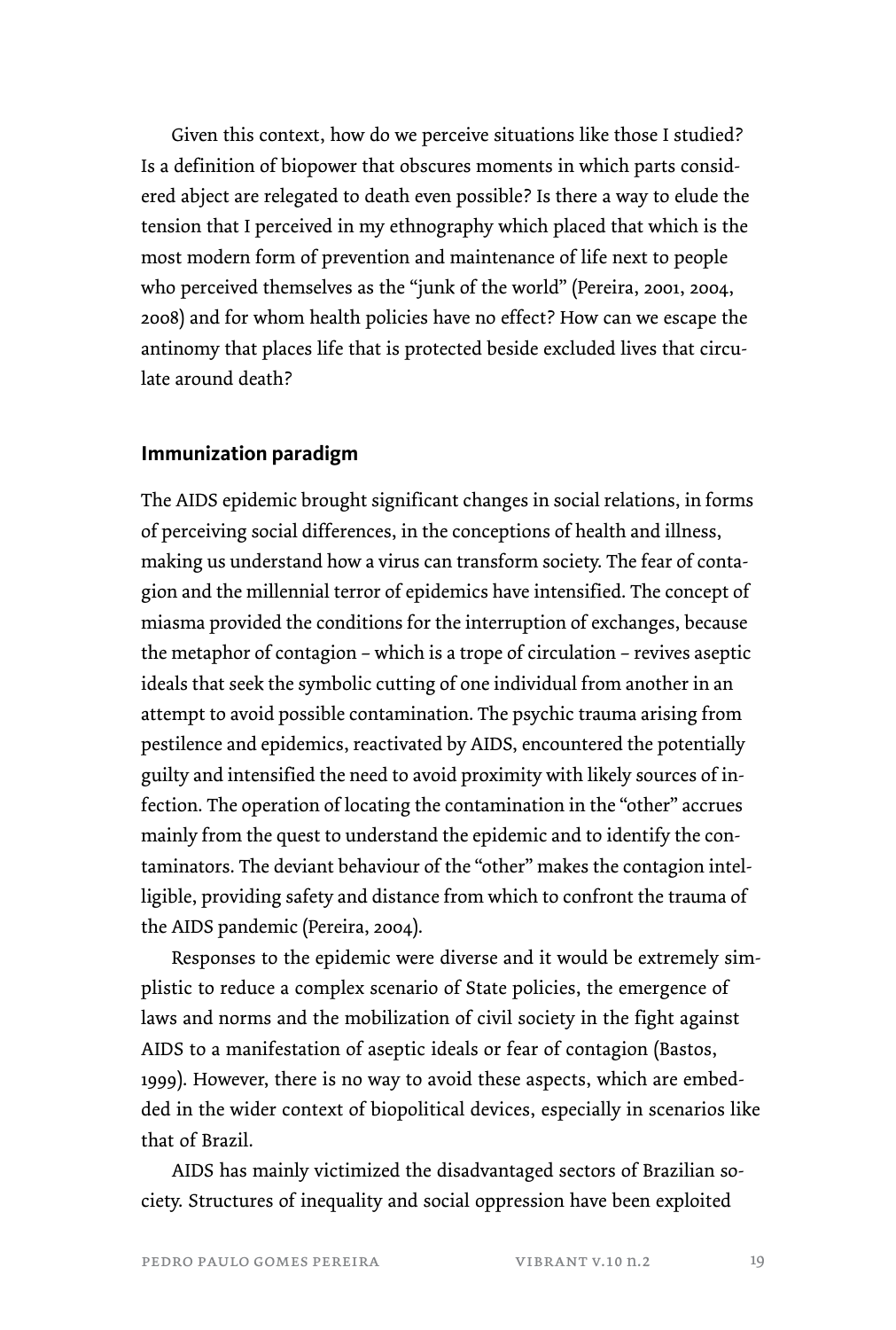to leave millions of people in situations of acute vulnerability.<sup>5</sup> In Brasilia, for example, someone in this situation is referred to the shelter where I developed my research, which I will describe more fully in the next section. In my ethnography (2004), I was able to narrate how the symbolic cut occasioned by the advent of AIDS and extreme poverty drove nearly two hundred people to a process of social asepsis that removes the impure and undesirable parts, making it possible to group the homeless and those who roamed hospital corridors, health services, prisons and other correctional facilities, in one institution.

The centrality of notions like contagion and immunization in understanding the AIDS epidemic in Brazil is what led me to the work of Esposito (1998, 2002 and 2004), which continues to reflect on the "enigma of biopolitics."6 According to the author, we live moments of immediate superposition between politics and *bios* that form a double movement: the politicization of life and the biologization of politics – a process that places life at the centre of the political game, but produces thanatopolitics. Esposito reminds us, for instance, that it was Foucault who asked the question, "Why does a political life threaten to translate into a death practice?" To try to answer this enigma, Esposito formulated the idea of the "immunization paradigm": a tendency to protect life from risks implicit in the relations between men and women, to the detriment of the extinction of community ties. To defend preemptively against contagion, a portion of evil is injected into the body that you want to protect.

The invasive circumstances of contagion entreat measures of immunization. This configuration forms a key device of modernity: there are risks that must be identified so that protection measures can be developed, such as immunization. Esposito argues that if immunization is common to all eras and societies, only modernity institutes it as structure, establishing the immunization paradigm as central. The immunization device operates on the assumption of confronting the existence of evil and ends, in this movement, by reproducing the very evil that it aims to prevent. In social immunization,

<sup>5</sup> See Biehl (2005, 2007). João Biehl addresses similar themes to those I have been developing in this article. Among the differences in approach, perhaps the main one is my appropriation of the theory of coloniality in thinking on biopower and biopolitics in the tropics – a question that I intend to develop at another time.

<sup>6</sup> The journal *Diacritics* devoted a special issue to Esposito (v. 36, no. 2, 2006), with articles that provide an overview of the Italian philosopher's work, that has hardly been explored in Brazil.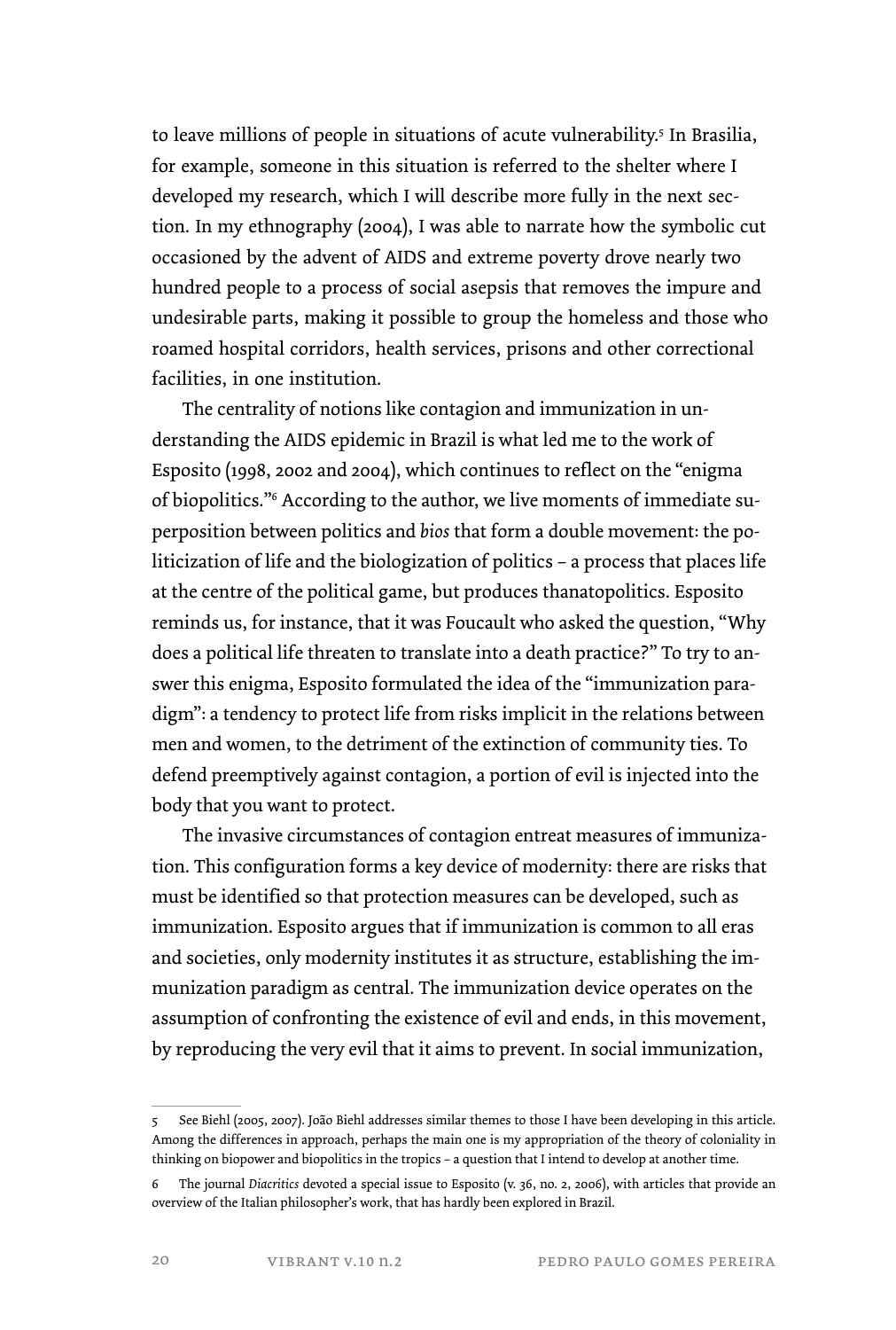life is guarded in a way that may even deny the possibility of its existence (Campbell, 2006; Castiel, 2010).

The nucleus of Esposito's proposal approximates, for example, that which I recorded in my ethnography: terror contemplated as the interruption of exchanges, the centrality of the fear of contagion in everyday life, the feeling of the impossibility of relationships, occasioned by a certain type of social asepsis, risk as a habitual language (Pereira, 2004); and ultimately, the use of terms such as terror, fear, dread, misgiving as a language of affections to discourse on the impossibility of creating ties and the rupture of exchanges. The fear of contagion segregates, in various spheres, including in hospitals, and the segregation is constituted as terrifying. The differences between what I described and the formulations of the author of *Bios* are numerous; however, the main issue resides in the mode of perceiving biopolitics: while Esposito speaks of an immunization paradigm, i.e. some sort of universal claim, my aspiration was merely to register a grammar that related the interruption of exchanges to a language of affections. Furthermore, I endeavoured to understand what emerged from this tension between the absence of the State, on the one hand, and the medical-therapeutic actions for AIDS patients, on the other.

The theories mapped in this text formulated proposals that when solicited to focus on the reality I had tried to describe and analyze in previous works (Pereira, 2003, 2004, 2008), produced a certain dissonance. This situation generated concerns on which I intend to dwell, albeit briefly, and with no intention of exhausting the issues: 1) the first concerns the idea of a biopower that is exercised over agents, inciting and controlling them in all spheres, i.e. the presupposition of power transcendently acting on overly standardized beings who are perceived homogeneously; 2) the second is related to notions of modernity that are inferred from the authors previously mentioned, as well as possible ways of reading, here in the tropics, this scenario of a time when death begins no longer to bludgeon life.

#### **Wanderings**

In 1998 and 1999, I conducted an ethnography in a shelter for AIDS patients in which ex-prisoners, ex-prostitutes, homeless people, transvestites, people abandoned or evicted from their homes, users of injected drugs and alcoholics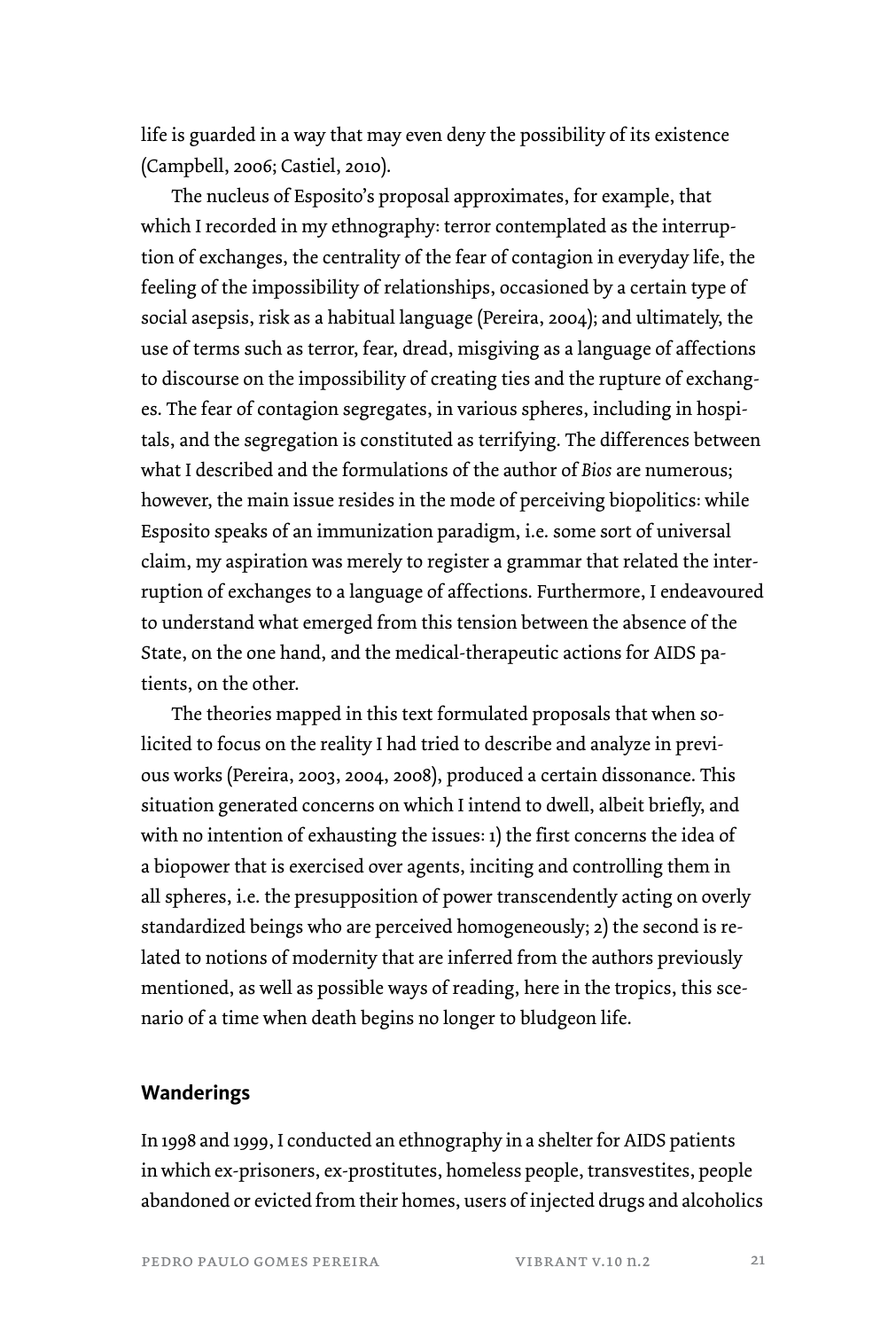lived in a situation of confinement. Throughout the fieldwork, I repeatedly heard the term "terror": the internees were referring to the life they led between the shelter that received them and the hospitals; even while discussing their illnesses, they repeatedly and insistently used the term and the semantic field that it evoked. The narratives of the internees consisted of enunciates that composed a picture of isolation, loneliness and lack of communication. I suggested in my ethnography (Pereira, 2004) that terror presented itself to internees as a systematic form of the breaking of relationships of gifting: the impossibility of creating ties, due to the disruption of gifting situations, especially in people who needed these ties to survive, evoked a state of stupor. It was the extreme ruptures in these kinds of relationships that could be characterized as one of the most prominent faces of suffering and terror.

I examined the processes through which terror was inscribed on the bodies, and became aware of the consciousness of these internees, occluding the horizon of meaning around them. I sought to present the strategies and methods of discipline used by the authorities in the institution,7 placing the focus of exposure on the description and analysis of the bodily manipulation of the internees, and on the examination of discourses in which the constant theme was the imminence of death. The internees presented no forms of resistance regarding the cure, and the medicine and health services produced a field of amplified suffering. This plot ultimately formed a space of suffering, in which everyone was inserted – patients, institution authorities and health professionals.

I also accompanied these internees in their itineraries around hospitals and health services, particularly at the University Hospital of Brasília (HUB). In the hospital environment, I came face to face with public policies directed towards the epidemic, which comprised knowledge of prevention practices, involved the etiology of the disease and drug therapies and culminated in the general dynamics of the epidemic. It was this experience that brought me closer to the structure and methods of the "fight against AIDS" in the country and made me aware of the history of this disease.

If along the Esplanade of Ministries, public policies against AIDS in Brazil were being planned, and if in the city centre, health professionals handled sophisticated forms of management and drug distribution, on the

I use the terms refuge, shelter and institution interchangeably because these are the expressions most commonly used by my interlocutors (Pereira, 2004).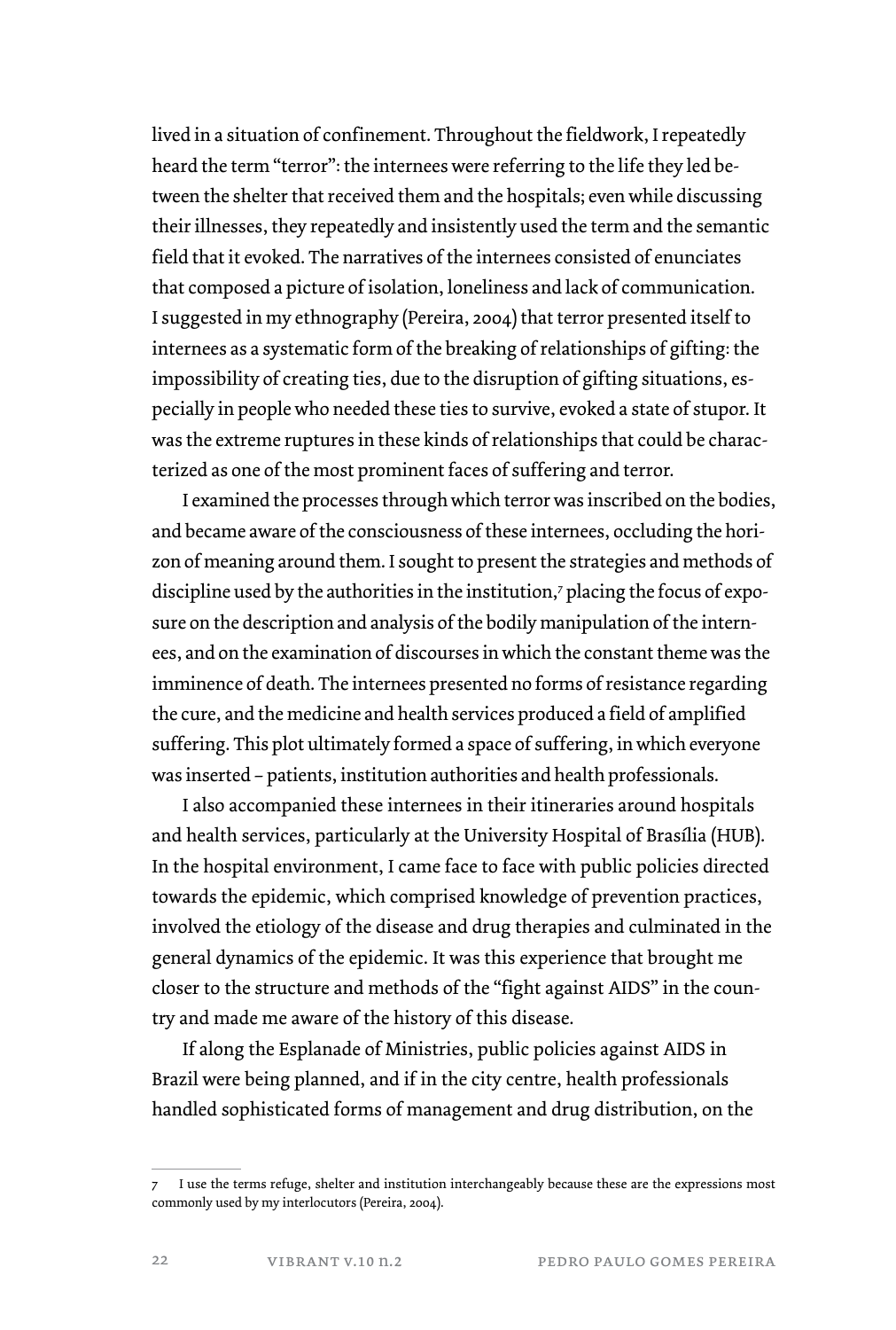outskirts, on a farmstead on the margins of a satellite town of Brasilia, lived people for whom the policies had no effect. They were individuals living with HIV whose disease received no follow-up and who survived without assistance or direct intervention from the State. The struggle for forms of protection against the epidemic, policies to prevent contamination, actions in favour of life, like those declared in hospitals and divulged by public policies, stumbled across people excluded and relegated to death.

This abandonment and the exclusion proceedings were perpetrated concomitantly with the actions of State, which formulated and orchestrated preventive practices, adherence to antiretroviral treatment and free medication distribution. The existence of a refuge like this demonstrates that there is a zone where public policy is unable to enter or simply has no effect. When faced with the incapacity of reasonable therapeutic practices for 'those people', a doctor once told me: "Since reality cannot be changed, it's about saving those who can be saved, or taking care of those who can be cared for." Efforts directed towards 'those people' were useless. Not that treatment was refused the internees of the shelter, indeed, they roamed the health services of the Federal District, but, it was known that "they don't adopt care practices or adhere to the treatments." Therefore, "nothing can be done." "They are there to die," pronounced many health professionals, using a phrase I heard endlessly for more than two years. Performatizing a tension between making live and letting die, prevention policies, medications and forms of management sat side by side with people for whom such measures and actions never arrived, left to fend for themselves in a shelter for AIDS patients.

As I mentioned above, one of the concerns refers to the design of biopolitical frameworks that involve all relationships and control everything. Such a view ends up preventing an approximation to the complexity of the lived experience itself. Thus, a homogenization of the variation in individuals occurs, a product of certain design strategies that are merely an exercise of power and control, and which ignore the complexity and historicity of the agents. At least that was what I learned from Eduardo, one of my interlocutors. I want to talk a bit about him, of how I found him in a shelter for AIDS patients and our unexpected meeting not long after my fieldwork ended.

Eduardo told me his story as an internee of the refuge where I did my fieldwork. He was a puny man of 35, with light-coloured eyes, who had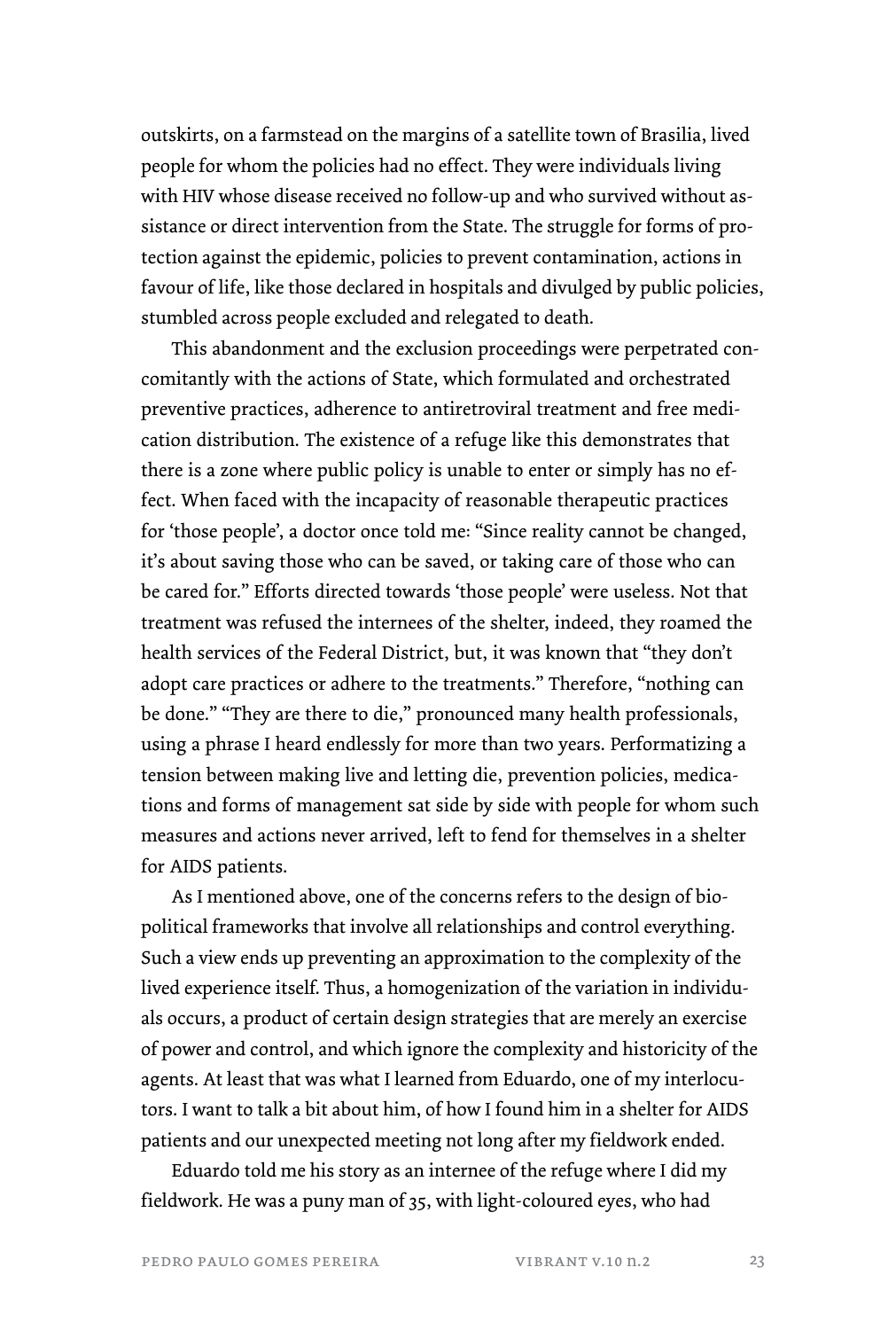travelled around Brazil, passing through several cities until he arrived at Brasilia. Born in Praia Grande, on the coast of the State of São Paulo, he was raised on the streets, in an unusual situation: he was kidnapped by his father when he was six. His father intended to use him to beg on the streets, because Eduardo was beautiful and had light-coloured eyes, features that facilitated this activity. Moreover, the father taught him petty theft. For six years he travelled around cities and only at the age of twelve did he return to live with his mother in São Paulo.

She put Eduardo in school and started to impose hygiene practices and rigid rules of behaviour. He, did not adapt, however, and returned to live on the streets when he was about 17 years-old. He told me once peremptorily, "That life was not for me." The mismatch caused constant running away, until he decided not to return. Eduardo described an itinerant life: moving from town to town, roaming the streets, "wandering erringly in the great big world of my God." And it was during this walking that he became infected with HIV; a contamination he attributed to roadside cabarets and the use of injected drugs. The contours of his life were described at the time as "vagrancy": as a perennial meandering, enveloped in excesses and errors.

The infirmity eventually weakened him. When I first met him, he was unable to walk, was half his normal weight, a condition aggravated by various opportunistic infections, including tuberculosis that he had contracted at the time. It was as the "junk of the world" that he introduced himself. "I'm the leftovers," he told me several times, underlining what seemed to be his definition: "human leftovers." In this same conversation, he insisted on telling me the dramatic story of his first night at the shelter that housed him: other internees eventually made him sleep outdoors, fearful of being contaminated with tuberculosis. He had often slept in the open, but to imagine that his illness and his ailing body would cause so much horror? "I am what the rejects reject," he concluded.

The story of Eduardo – much more complex than I could hope to describe here –narrates something about exclusion and about intimate relationships between contagion and isolation that enabled his life and practices of exchange (of bodies, fluids) to be transformed into the condition of segregation and distance. Trying to understand biopolitics today involves understanding what processes construct a shelter for AIDS patients like the one that I studied and that enable a story like Eduardo's. What does it mean to understand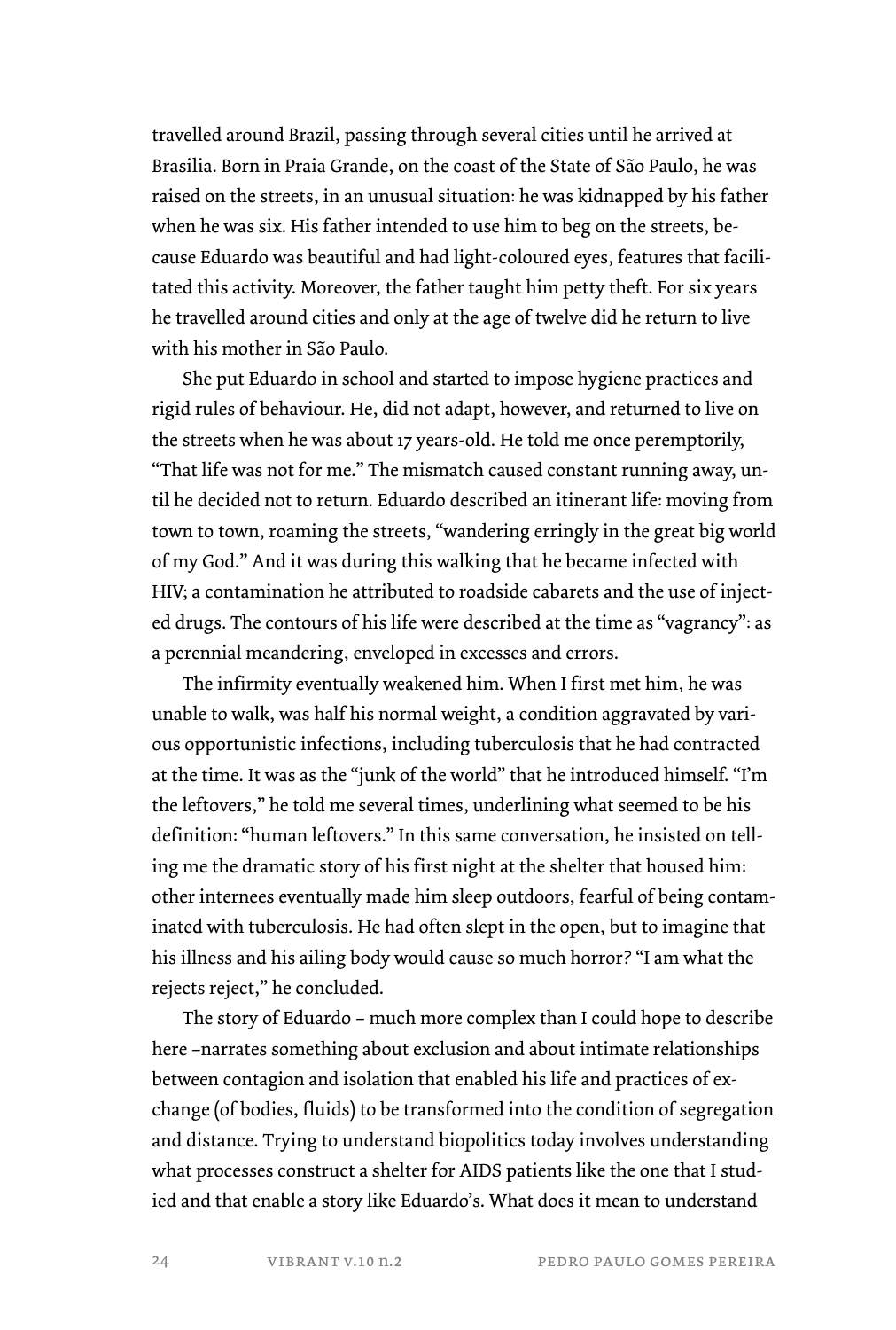how a country that stands out in the fight against AIDS (public policy, technology, universal and free distribution of antiretroviral drugs, spectacular international fights to break patents, among others) creates these abject others, who see themselves as the "junk of the world."

However, this is not the entire story of Eduardo. One year after the end of my fieldwork, I bumped into him at the door of the HUB. Although he was in a hurry, I asked him to talk with me. He wove brief remarks concerning the people I had met and with whom I had lived during my research and offered information concerning the progress of the institution that had housed him. That's when I realized that we were walking, away from the hospital, and already crossing the street, toward the blocks of the North Wing. There, an unusual itinerary began, that I had been unable, for various reasons, to follow until then. This itinerary allowed me to perceive dimensions that were unachievable in research focused on institutions (in the refuge or hospitals), like the one I had conducted.

That day, Eduardo walked the streets with resourceful assurance. He obtained money for his immediate needs: asking for money on the street, in bars, at the bakery, modifying his body posture accordingly. Immediately, he acquired a circumspect tone, returning to a peaceful countenance when speaking with me. He knew restaurateurs and, as time passed, he "hustled" two "takeaways," which were our lunch. He recognized the grammar of the city, walking fluidly in the "between-blocks" of Brasilia, inventing pathways. He wielded a vocabulary of slang with which he developed communication so rapidly and specifically that I got lost in their modulations. And so I spent the day walking through the North Wing, in a sense, cutting it diagonally.

Whoever observed Eduardo on that walk, along that crooked itinerary, could see a "bare life," relegated to its own devices. But he, despite the penury, was more. Eduardo had found an "*in-between*" that my ethnography, I repeat, concentrated on institutions, could not follow. This invention of a possible precarious *in-between* allowed him to slip away, slide down, seep out. In these itineraries, Eduardo was not just the target of drug therapies, nor exclusively the object of a medical power that controlled everything, nor was he only the "junk of the world" dumped in a shelter for AIDS patients, nor only a denuded life exhibiting its precariousness and irrelevance in a social landscape already overly saturated, much less the simple product of an immunization system that wanted to prevent the contamination and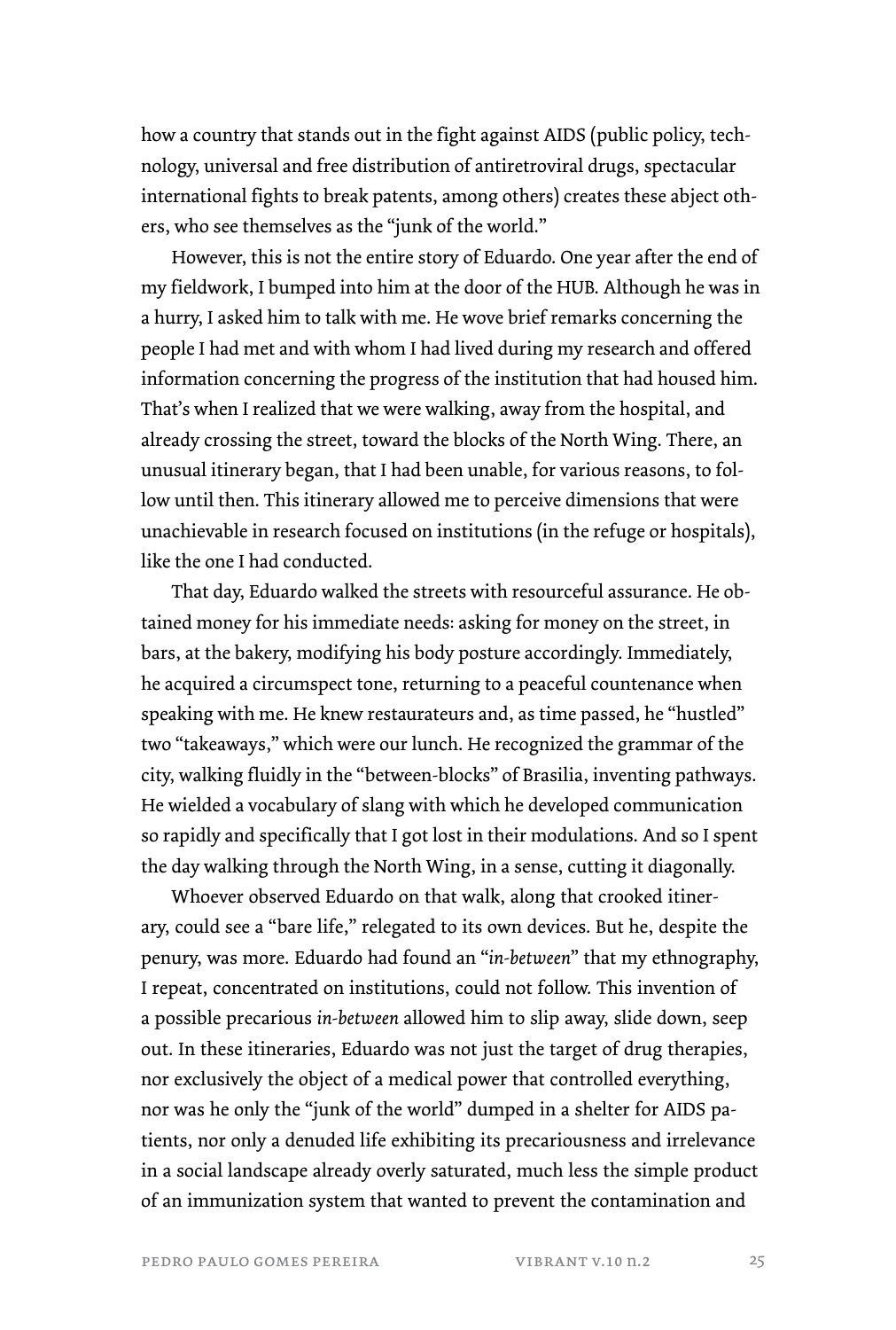pollution of abject beings. Perhaps, since he was all of this, he was *more*. A *more* that made him escape that day, conforming to my last image of him: walking the streets, wandering in his intricate and unpredictable itinerary. "Where are you going Eduardo?" I asked. "I'm going where my legs will take me, wandering erringly through this great big world of my God," he repeated. And smiled.

"The crossing is dangerous," said Guimarães Rosa, "but it is life." Ha, it is life, Eduardo seems to teach us, that is crossing, unable to cling exclusively to the powers that conform to it, to the biopolitics that want to achieve everything. Eduardo makes up a crossing with its dangers, uncertainties, escapes, flights, vacillations; in his wanderings. The terms used by him – and by many of my interlocutors<sup>s</sup> – are significant: go astray, vagrancy, flee, escape and err. If the language of affections was used to describe how AIDS patients are transformed into the "junk of the world," as I have shown in my ethnography (Pereira, 2004), the terms used to describe these moments of *in-between*, moments of wandering, are those of displacement, of movement. Taking this semantic field seriously could lead us to conclude that subjectivities are also located in that which exceeds and escapes the norms, and that even under the action of biopowers over bodies and souls, something always slips, seeps and escapes.

### **Modernities**

The theories on biopolitics alluded to in this text appear to revolve around the definition of modernity. As we have seen, if Foucault (1978, 2003 and 2008) thinks modernity is linked to the entrance of life in history, for Agamben (2004a and 2004b), modern biopolitics does not arise with modernity, since the modern state only elucidates and highlights the link between power and bare life; the most striking feature of modern life is that the state of exception is becoming the rule. Esposito (1998, 2002 and 2004), in turn, argues that it is precisely in modernity that the immunization paradigm is established as structure. The discussion of biopower and biopolitics is therefore consubstantial with the understanding of what modernity is.

Only after the fieldwork was I able to understand the importance of mobility and transit for many of my interlocutors, which explains, for example, the population variance in the shelter – which at certain times, meant up to 50 fewer people (Pereira, 2004).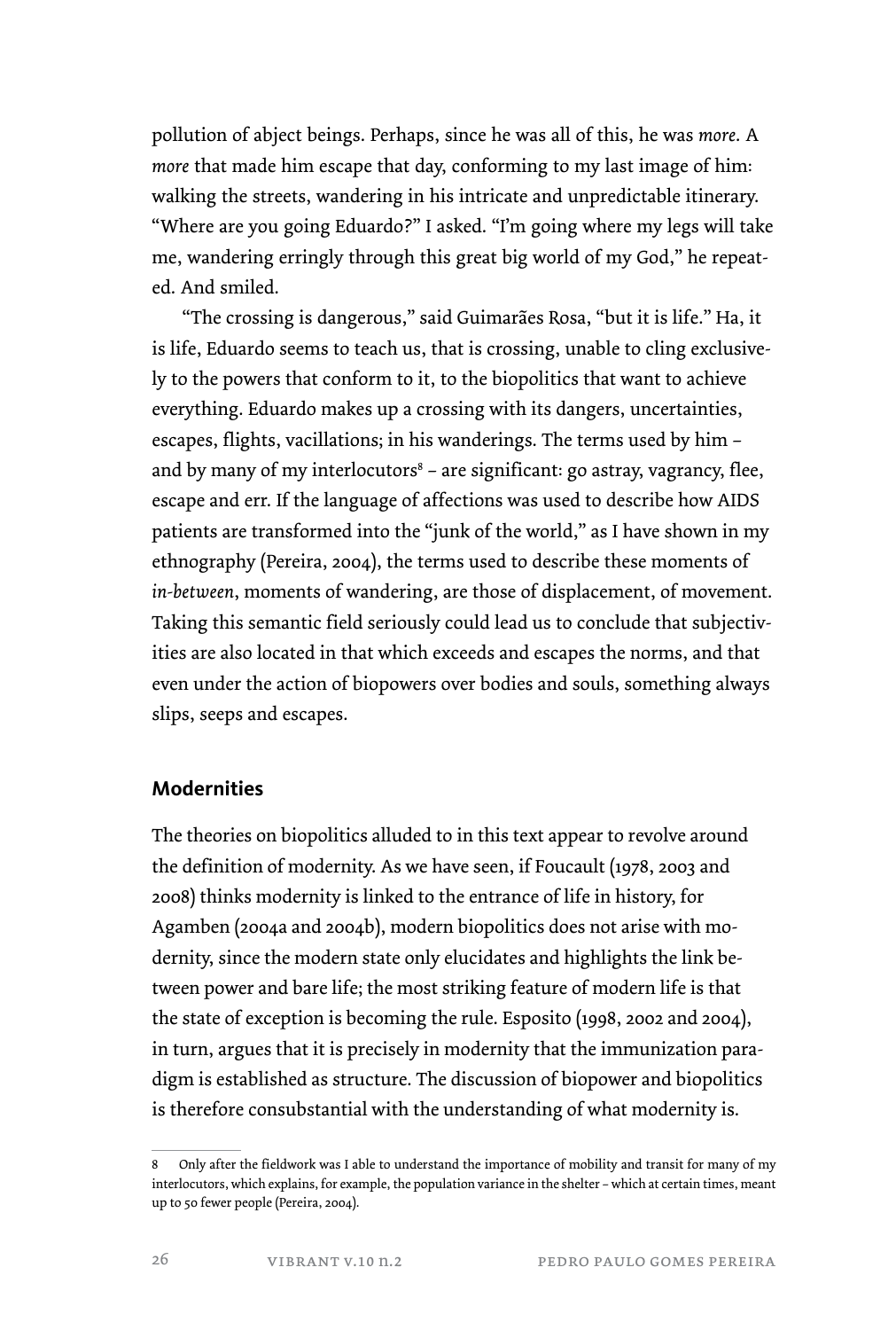Notwithstanding, who is included and who is outside of these conceptions of modernity? And yet, do not these theories, with their assumptions of modernity, in effect discourse about themselves while universalizing their own theoretical assumptions?

When he related modernity to an age where death no longer bludgeons life in the West, Foucault was aware of the Eurocentric character of his narrative (Butler, 2001).<sup>9</sup> In the same paragraph that says, "Western man was gradually learning what it means to be a living species in a living world, to have a body, conditions of existence, probabilities of life, an individual and collective welfare," Foucault (1978, p.142)<sup>10</sup> also remembers that "outside the Western world, famine exists, on a greater scale than ever; and the biological risks confronting the species are perhaps greater, [...]" (p.143). Contemplating these unequal contexts, we may ask: and in Brazil, what are the historical social conditions regarding the era of biopower in the West?

Unable to dwell too much on this historical social context, I would simply like to remember that when it comes to health, Roberto Machado et al. (1978) argued that the Portuguese administration was not characterized by the organization of social space in the pursuit to combat the causes of illness, acting rather negatively. In fact, concludes Machado, health had not formed part of the colonial project. Until the arrival of the Portuguese Court in Brazil, asserted Escorel and Teixeira (2008), the few existing medical doctors attended only the highest strata of the population of large cities. Only from 1808, were the first public health authorities created in the country, tasked primarily with licensing and monitoring the records of those who dedicated themselves to the healing arts and with inspectorships to prevent new diseases from arriving in the coastal towns (Gurgel, 2008). By the mid nineteenth century, faced with several epidemics, a centralization of imperial power occurred that undertook a reform of the health services; during this period, however, state action in health care was limited to the hospitalization of the severely ill in lazarettos and makeshift infirmaries and admission of the insane in the Hospice instituted by the Emperor. Hospitals were the

Biopower and biopolitics are linked to the idea of governmentality. And, here also, the approaches of Foucault on the theme do not refer to forms of government outside a Western context. Governmentality thus appears as a product of modern Europe (Inda, 2005, p.12). See also Pels (1997).

<sup>10</sup> Butler (2001) challenges this "illusory construction" of death being expelled from Western modernity, left behind as a historical possibility, as something foreign to the West. It is, she says, a "ghost story to liberate modernity from death" (p. 13).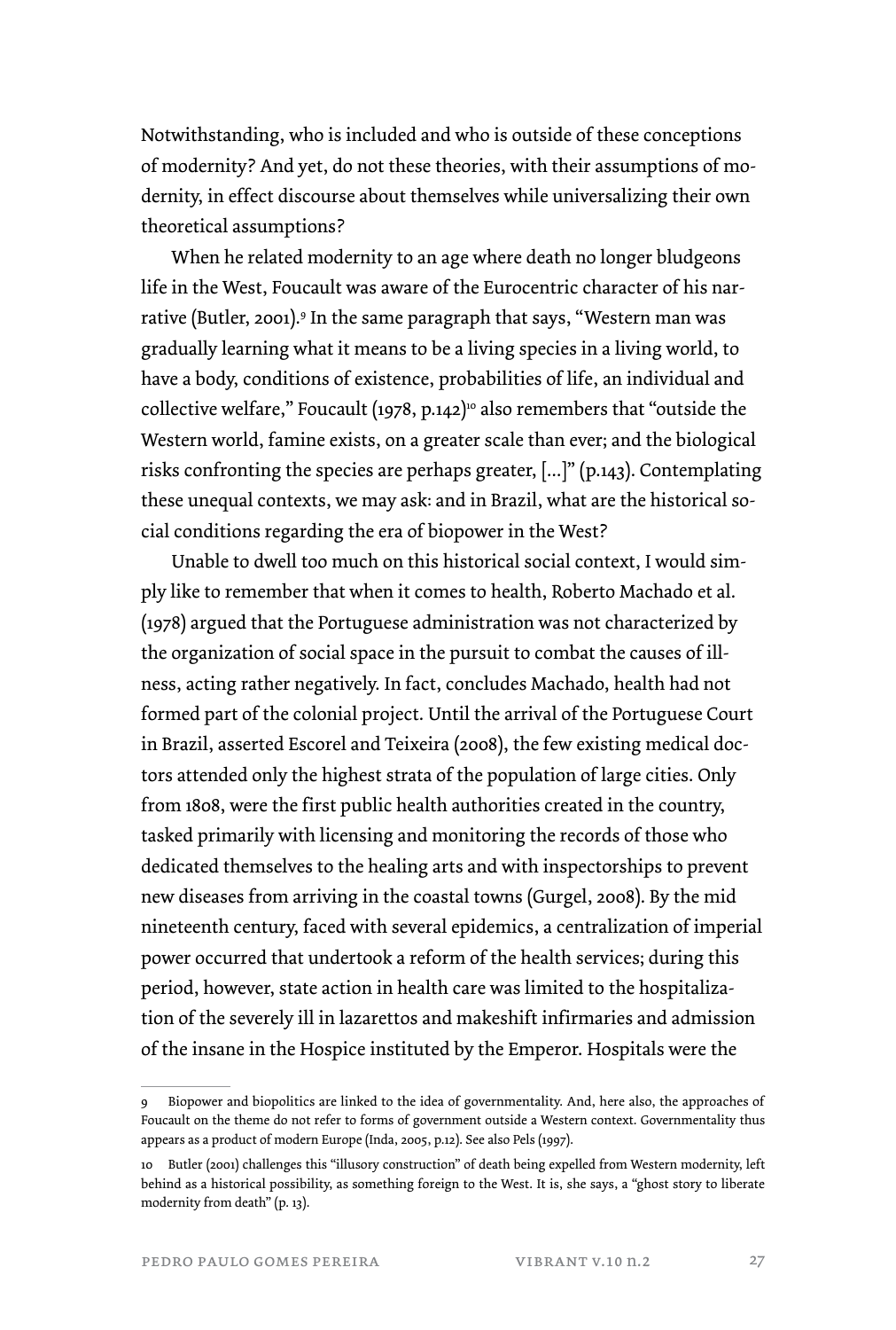responsibility of philanthropic entities. By the beginning of the twentieth century, nothing much had changed since the end of the Empire.<sup>11</sup>

However, the most frightening data are those concerning the living conditions of blacks. Richard Miskolci (2012, p.9) indicates that, in 1872, "life expectancy in Brazil was 27 years, but only 18 for slaves." If a slave, from a group of forty, survived ten years of work, he would notice that all the others had been killed by disease, torture or suicide. In general, official proposals regarding health care for slaves were rare; and fewer still were accompanied by measures that were not even fulfilled (Porto, 2006). Ângela Porto (2006) found that concerns for medical care for the slave labour force were nonexistent. Considering this scenario, in these parts, there was no way of contemplating that which Foucault envisaged for the West when setting out a definition of biopower: probabilities of life and health.<sup>12</sup>

It is true that Foucault was not a historian – though his material and his manner of working were historical – rather he was a genealogist (Rabinow, 2011). However, the juxtaposition of these histories, these disparate frameworks, reminds me of the text by Edward Said on *Mansfield Park*, by Jane Austen.<sup>13</sup> The narration of the work of Austen is situated between the eighteenth and nineteenth centuries. Said (1989 and 1993) affirms that the narrator in *Mansfield Park* explores the everyday life of a social order imagined to be perfect, depisting the moral landscape that sustains it. The commitment to verisimilitude in the description of English society – with its class divisions, marriages of convenience, futile people and others who are ambitious and of little character – causes slavery to emerge in the narrative, albeit timidly: while the characters discuss how to transform that provincial mansion into an idyllic place, the master of the house has to travel hastily to the Caribbean in order to quell a slave rebellion on one of his plantations. Life in *Mansfield Park* is sustained by slavery. Said then concludes that, even as the holder of supposedly universal values, the colonizers cannot remove what is impure or ugly from their narratives.

<sup>11</sup> This article only traces a very general overview of health in the period in question. The characteristics described here, however, are present in virtually all the literature on the period, as observed in: Bertolli Filho (1996), Freire (1989), Miranda (2004), Porto (2006), Gurgel (2008). For a discussion on medicine and medical institutions, see Luz (1982, 1986).

<sup>12</sup> For a more detailed discussion on the slave system health, see Porto (2006) and Figueiredo (2004).

<sup>13</sup> I owe José Jorge de Carvalho for reminding me about Said's text. Indeed, this entire part of the text, even when not explicitly mentioned, owes something to the instigating article by Carvalho (1998).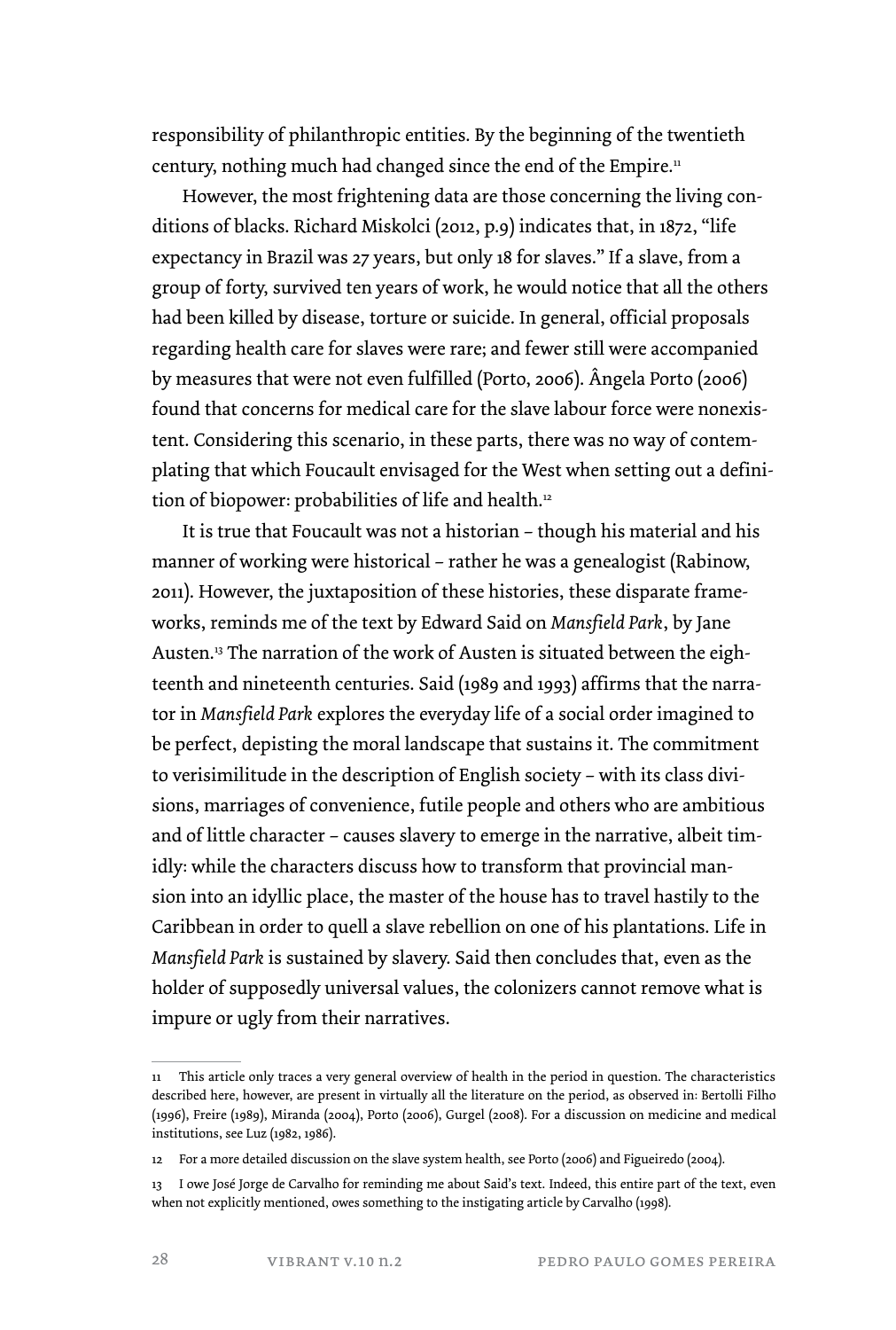The works of the empire, argues Carvalho (1998), "are born monstrous," because they cannot eliminate the semiotic trail of the dominated group. Proposing an analytic movement similar to Said, we can place the bodies with probabilities of life in the West and juxtapose these with black bodies in the tropics. But to what extent and in what manner are the first bodies related to precarious bodies of the tropics?

Postcolonial studies warn that the historical social framework delineated in the West is a product of the close relationship established with Others not considered modern. This confrontational relationship with their Others is actually constitutive of Western modernity (Mignolo, 2003). Life was able to arise in Western history because the West emerged in a particular conformation: modernity is the product of the possibilities that open to the "centrality" of Europe and the allocation of other cultures as its "periphery" (Dussel, 1992, 2005). Colonial enterprise is a prerequisite for the formation of Western modernity, by conferring cumulative advantages that produce a superiority, largely the fruit of the accumulation of wealth and knowledge (Quijano, 2005).

Thus, the entrance of life in history in the West occurs under, and is a condition of, the colonial action itself. Read from here in the tropics, Western modernity itself arises under the sign of colonization, a dramatic framework in which the emergence of life and the power of producing life in the West were born under the mantle of exploitation. Health and life expectancy in the West are not only simultaneous with precarious bodies of the tropics, but dependent on them.

The history of Foucault concerning the emergence of life in history and formulations that followed it – like those of Agamben, Esposito or Rabinow – do not seem, however, to address closely these connections between Western modernity and colonial practices, accomplishing a systematic silence concerning a fundamental aspect of the constitution of modernity. It is also interesting to note the limited mention of race in the work of these authors, especially if we compare them to Quijano (2005), for example, who assigns race as the central hub of his entire theory, even sustaining the racialized dimension of notions of modernity. This discussion refers us to Stoler's (1995) assertions on race and colonialism in Foucault, which I will discuss a little later.

However, unless someone creates an inventory of the scant references to the colonial question by these authors, it may be more productive to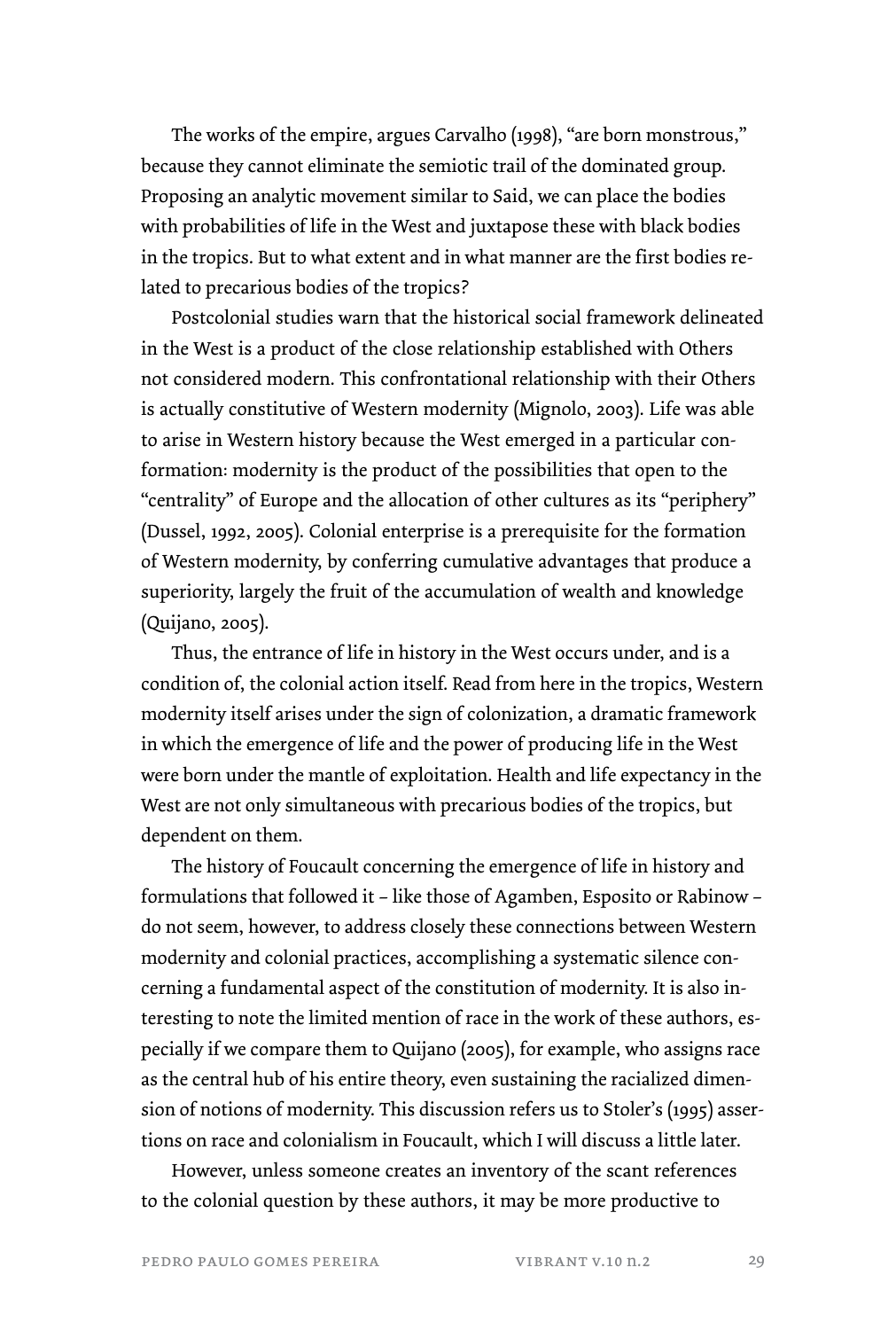perceive this silence as linked to their involvement in their sociocultural contexts; this silence is attributed to the limits of immersing oneself in the dilemmas of western modernity.<sup>14</sup> The perception of these authors intimately tied to their historical social contexts means the manner of understanding the theories is altered, since given this condition the theories appear to be local products, intimately involved in private dilemmas. The concepts of biopower and its presuppositions of modernity, in its various forms, are, despite their universal pretensions, theories anchored in private, local, provincial histories.<sup>15</sup>

It is this locality that produces a certain distance from alternative ways of perceiving modernity itself – these are a "privilege of the periphery" that permit the postulation, as Otávio Velho (1997) has sustained, that modernity is produced simultaneously and contemporaneously in several locations, in a multiplicity of modes of relationship between the past and present. "Alternative modernities" arise from these complex production processes that place the relationship between tradition and modernity in question, and that lead to the perception of aspects that are not seen as modern, or are understood as incompletely modern, as specific formations of modernity (Giumbelli, 2006). Viewed from down here, modernities thus appear in a plurality of manifestations, constituting not a singular structure, rather a set of knowledges, of discursive practices with various modes of manifestation, always presenting themselves through their variants and versions (Velho, 1997, 1998 and 2010). This leads us to conclude that: a) a biopolitical configuration, with its assumptions of modernity, is far from being an established given structure, conformation or paradigmatic concept, rather it is an open space that needs to be cartographed; b) discoursing on biopolitics implies always questioning from where you are discussing it, because, though some live modernity under the emblem of triumph, others live under the sign of suspicion and of pursing (Chatterjee, 2004).

<sup>14</sup> However, it is worth noting that these authors maintained a certain distance from discussions on colonialism, even though a solid post-colonial literature existed.

<sup>15</sup> On this point, Connell (2010) argues that much of what circulates as "universal theory" is strongly rooted in the sociopolitical experience of Europe. The individual experience emerges as a generic concept, acting on spaces conceived as peripheral – such spaces where the universal theory is tested and refined, but that never emerge as a locus of reflection.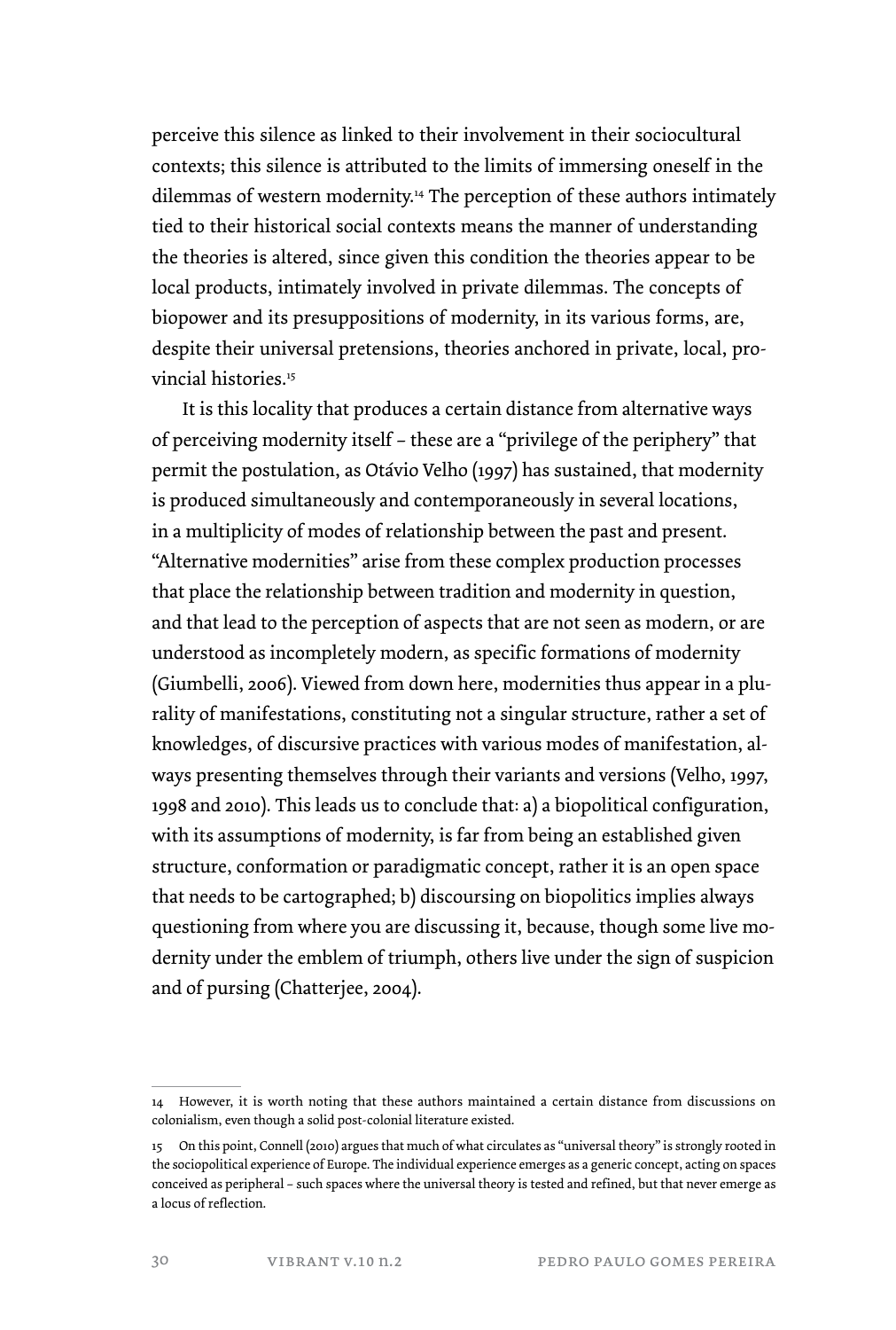#### **Final notes**

The concerns – or set of questions and problems – that I have presented in this paper are not intended to signal the inadequacy of the concepts of biopower and biopolitics. Admittedly I have inquired about some of their probable limits: the conception of transcendent power that obliterates the agency of the subjects; Eurocentrism and silencing in the colonial context; the presumption of a single modernity, with universal pretensions. But there also are ways to avoid these traps.

The first way is related to the possibility of contemplating life beyond biopower. Eduardo's story tells us something of modes of inhabiting the world, narrated through powerful metaphors of displacement, of wanderings. Many researchers have invoked Deleuze to indicate that, rather than an exclusive focus on rigid abstract fields, perhaps it would be better to perceive society as something that flows and escapes, composed of "lines of flight" and that turns to subjectivities that exceed, resist and evade. But, even Foucault could be thought of in this sense. In a text in which he comments on the work of Canguilhem, Foucault (1994) makes life appear as something that is capable of error. He removes life from the field of consciousness to encounter it on the edge of the illness and anomaly, "with an intensity against which the course of mundane existence pales" (Giorgi & Rodríguez, 2009, p.33). Contrary to the arrangements of biopower over life, the notion of "life as error" acquires an affirmative sense. And here again, I record the itinerary that I followed with Eduardo and his displacements, between error and wanderings. Wandering is related to displacement and to error. "Erring" means walking aimlessly, peregrinating, roving and making mistakes. Wandering is, according to Aurélio's Dictionary, the quality, condition, or habit of wandering. Whereas errant is one who errs, who strays; a bum; a vagrant, a nomad, a wanderer. The semantic field that involves transitions between these terms transits between fault, error, deviation and crossing. In the relationship with error and deviation – which is not individual or collective; which is body but exceeds it – the virtuality of the living makes it possible to think of alternative ways of inhabiting the world.

The second form examines about how to relate below the line of the Equator with these theories of biopolitics. Ann Laura Stoler (1995) also signalized Foucault's Eurocentrism, elaborating a narrative in which sex heralded the end of the era of the reign of death with the emergence of biopower, but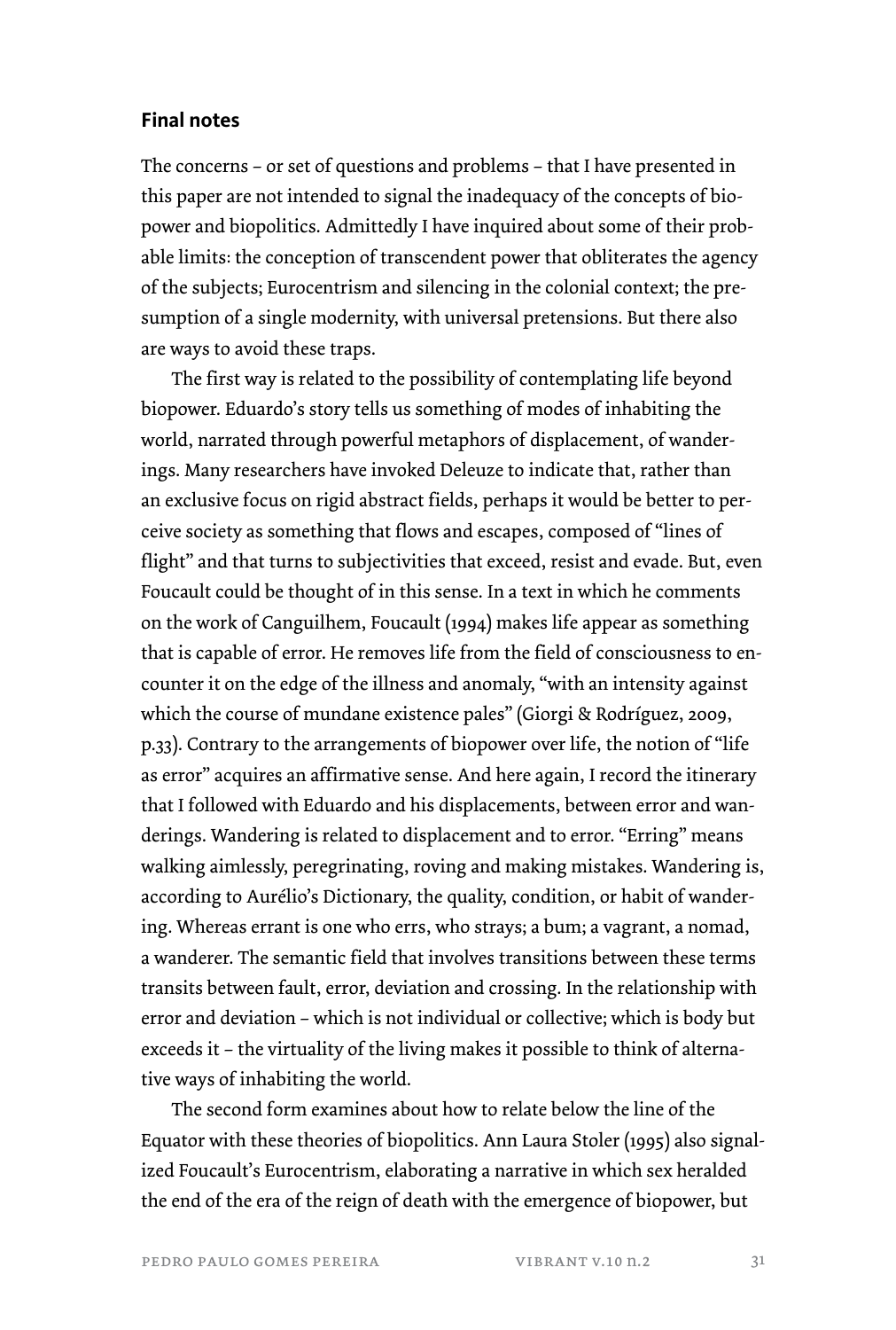hardly addressed colonial, imperial and racial issues. Stoler makes us aware of the power of Foucault's analysis, despite this silence. Executing a movement similar to that which I tried to accomplish here, she inquires whether the racial and sexual configurations of the empire were constitutive rather than peripheral and responds in the affirmative, concluding that race and sexuality share their emergence with the bourgeois order in the early nineteenth century. Stoler then questions whether, in the context of the Europe of the 1970s, Foucault could have written a history of racism in a political environment in which racial identity had no political force, and in which no strategic space for race existed (p.23). Stoler's movement, therefore, is to provincialize Europe, placing Foucault's formulations (and limits) in their historical social context; and from this place, provincialized, the author of *Discipline and Punish* (*Suveiller et Punir*) helps us contemplate the intricate relationships between race, sexuality and colonial difference.<sup>16</sup> Stoler's movement is that of rupture and recovering Foucault.

Indeed, the challenge that these forms put forward is to break with a thought – the transcendent form of power that controls everything, and that is anchored in a vision of modernity guarded by universal abstracts produced by Western modernity - and simultaneously "recover"<sup>17</sup> its power. Thus, the problem is not that my interlocutors do not have something of *homo sacer*, nor that hyperpreventive practices (Castiel, 2010) do not mimic Esposito's immunization paradigm, much less that we should pay no attention to strategies for governing life or for "emerging forms of life" (Fischer, 2003). The problem is in taking these theories as simply "applicable" to realities other than those that produced them, decontextualizing them from their locale of enunciation. And the great provocation is to utilize these concepts, while subverting them, from shared/interlaced stories originating in the (post) colonial context – the colonial difference as part of the definition of biopolitics. It is, therefore, about breaking with Eurocentric hegemony and making the most of the concepts formulated there.

Biopolitics (and biopower) then emerges as a vast field to be studied through ethnography. Clearly it is not enough to add local stories and stir. It is important that the experiences from down here affect, in the strong sense

<sup>16</sup> On the proposal to provincialize Europe, see Chakrabarty (2000).

<sup>17</sup> I use the terms "rupture/break" and "recover" considering the analysis of Otavio Velho (2012) in the work of Stoler (1995).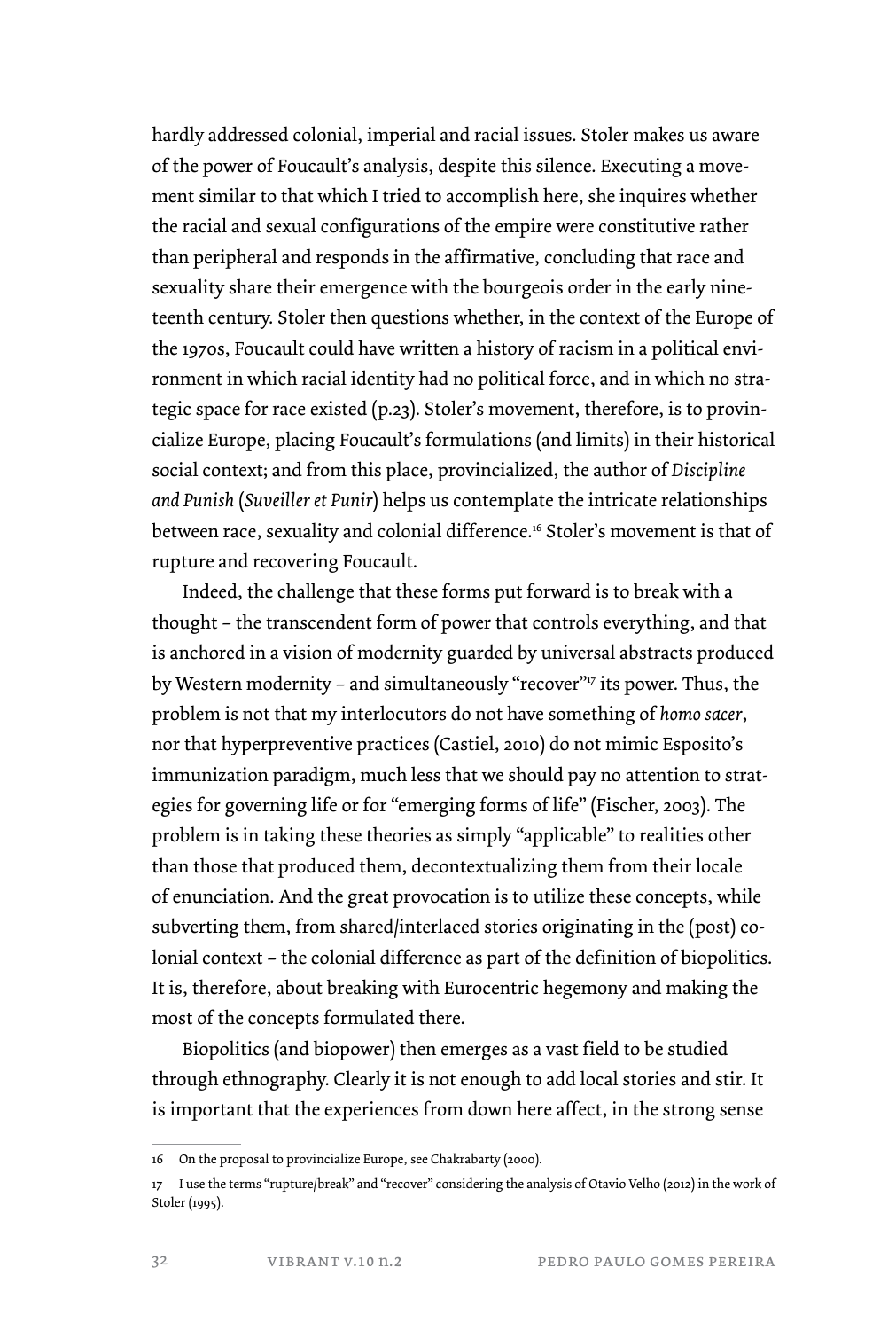of the term, the conceptual framework itself, and thus, it can be modified, transformed. The challenge resides in verifying how these theories with their power and limits, which are being handled by us, can be renewed, rewritten, recreated from the margins and, to use an expression that is dear to us, devoured, here, in the heat of the tropics.

Translated from the Portuguese by Philip Sidney Pacheco Badiz Received July 24th., 2013. Approved October 28, 2013.

## **References**

- AGAMBEN, Giorgio. 1998. *Quelche resta de Auschwitz*: l'arquivio e iltestimone. Torino: Bollati Boringhieri.
- AGAMBEN, Giorgio. 2004a. *Homo sacer: o poder soberano e a vida nua*. Belo Horizonte: Editora UFMG.
- AGAMBEN, Giorgio. 2004b. *Estado de exceção*. São Paulo: Boitempo.
- AGAMBEN, Giorgio. 2005.*Lo abierto: el hombre y el animal*. Valéncia : Pretextos.
- Agier, M.2002. *Aux bords du monde, les réfugiés.*Paris: Flammarion.
- APPADURAI, Arjun. 2009. *O medo ao pequeno número: ensaio sobre a geografia da raiva*. São Paulo: Iluminuras.
- BASTOS, Cristina. 1999. *Global responses to aids: science in emergency.* Bloomington: Indiana University Press.
- Bauman, Zygmunt. 1998.*Globalization: the human consequences*.Cambridge: Polity Press.
- BERTOLLI FILHO, Cláudio. 1996. *História da saúde pública no Brasil.* São Paulo: Ática.
- BUTLER, Judith, "La cuestión de la transformación social", in: (Butler, Judith, Elisabeth Beck Gernsheim y Lídia Puigvert, orgs.), *Mujeres y transformaciones sociales*, Barcelona, El Roure, 2001, pp. 7-30.
- CAMPBELL, Timothy. 2006. "Bios, immunity, life: the thought of Roberto Esposito". *Diacritics,* 36(2): 2-22.
- CARVALHO, José Jorge de. 1998. "O olhar etnográfico e a voz subalterna". *Horizontes Antropológicos*, 8: 182-198.
- CASTIEL, Luiz. 2010. "Risco e hiperprevenção: o epidemiopoder e a promoção de saúde como prática biopolítica com formato religioso". In: R. P. Nogueira (org.), *Determinação social da saúde e reforma sanitária.* Rio de Janeiro: Cebes, pp. 161-179.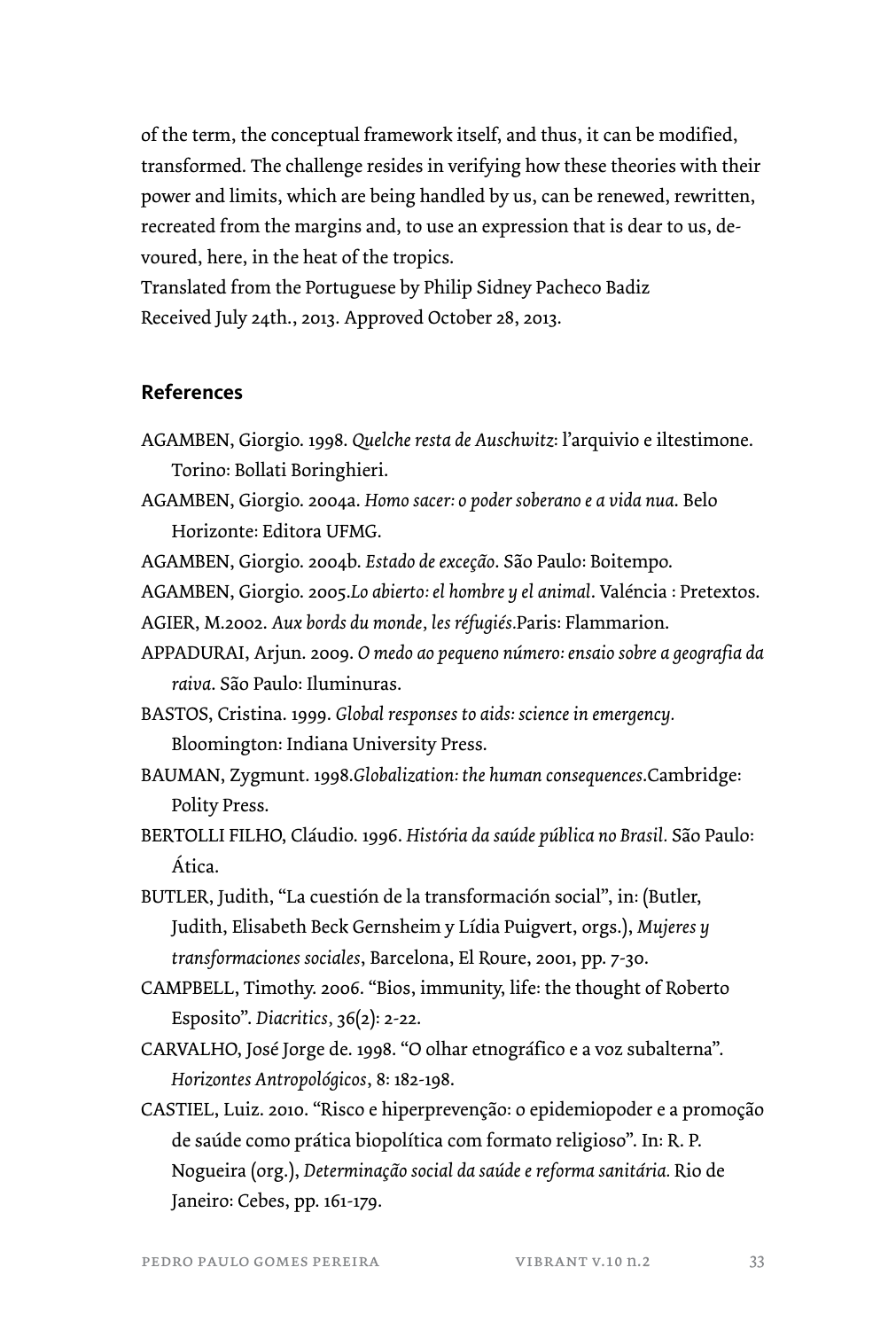- CASTRO, Edgardo.2009. *Vocabulário de Foucault: um percurso pelos seus temas, conceitos e autores*. Belo Horizonte: Autêntica.
- CHAKRABARTY, Dipesh. 2000. *Provincializing Europe: postcolonial thought and the historical difference.* New Jersey: Princeton University Press.
- CHATTERJEE, Partha. 2004. "Nossa modernidade". In: *Colonialismo, modernidade e política.* Salvador: Ed UFBA/CEAO, pp. 43-65.
- CONNELL, Raewyn. 2010. *Southern theory: the global dynamics of knowledge in social science*. Cambridge: Polity Press.
- DEAN, Mitchell.1999. *Governmentality: power and rule in modern society*. London: Sage.
- DUSSEL, Enrique. 1992. *1492: el encubrimiento del otro. Hacia el origen del mito de la modernidad*. Madrid: Nueva Utopía.
- DUSSEL, Enrique. 2005."Europa, modernidade e eurocentrismo". In:Edgardo Lander (org.), *A colonialidade do saber: eurocentrismo e ciências sociais. Perspectivas latino-americanas*. Buenos Aires: Clacso. pp.55-70. Colección Sur Sur.
- ESCOREL, Sarah; TEIXEIRA, Luiz Antônio. 2008. "História das políticas de saúde no Brasil de 1822 a 1963: do império ao desenvolvimentismo populista". In: GIOVANELLA, L *et al* (Org). *Políticas e Sistemas de Saúde no Brasil*. Rio de Janeiro, Fiocruz, p. 333-384.
- ESPOSITO, Roberto. 1998. *Communitas: origene e destino della comunitá*. Torino: Enaudi.
- ESPOSITO, Roberto. 2002. *Immunitas :protezione e negazionedellavita*. Torino: Enaudi.
- ESPOSITO, Roberto. 2004. *Bíos: biopolitica e filosofia*. Torino: Einaudi.
- FASSIN, Didier. 2000. "Entre politiques de la vie et politiques du vivant". *Anthropologie et Sociétés*, 24(1) : 95-116.
- FASSIN, Didier. 2000. 2006a."La biopolitique n'est pas une politique de la vie". *Sociologie et Sociétés*, 38(2) : 35-48.
- FASSIN, Didier. 2000. 2006b."Biopolítica". In: M. Russo; S. Caponi (orgs.), *Estudos de filosofia e história das ciências biomédicas*. São Paulo: Discurso Editorial, pp.321-331.
- FISCHER, Michael. 2003. *Emergent forms of life and the anthropological voice*. Durham: Duke University Press.
- FOUCAULT, Michel. 1978. *The Will to Knowledge: The History of Sexuality*, vol. 1: New York, Radom House.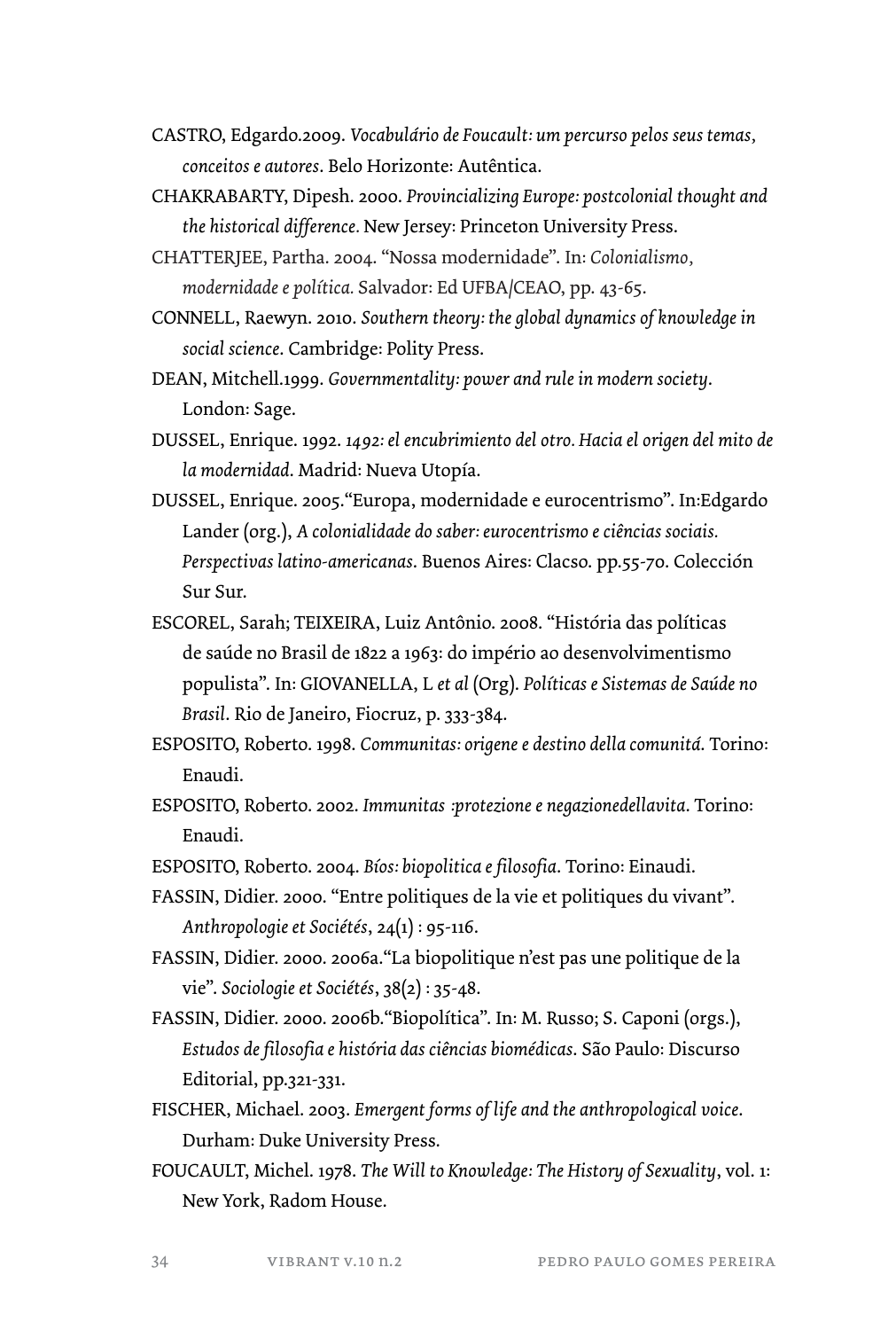- FOUCAULT, Michel. 1979. "Governamentalidade". In: *Microfísica do poder*. Rio de Janeiro: Graal, pp. 277-293.
- FOUCAULT, Michel. 1994. "La vie: l'expérience et la science". In: *Dits et écrits IV*. Paris: Gallimard, pp. 763-776.
- FOUCAULT, Michel. 2003. *Society must be defended*: Lectures at the Collège de France, 1975-76. New York: Palgrave Macmillan.
- FOUCAULT, Michel. 2008. *Nascimento da biopolítica: curso dado no Collège de France (1978-1979).* São Paulo: Martins Fontes.
- FREIRE, Jurandir Costa. 1989. *Ordem médica e norma familiar*. Rio de Janeiro: Ed. Graal.
- GIORGI, Giorgi.; RODRÍGUEZ, Fermín. "Prólogo". In: G. Giorgi; F. Rodríguez (orgs.), *Ensayos sobrebiopolítica*: excesos de vida. Buenos Aires: Paidós, pp. 9-34.
- GIUMBELLI, Emerson 2009. "Modernidades alternativas e a antropologia nas dobras do tempo". *Numen: Revista de Estudos e Pesquisa da Religião*, 9(2): 11-37.
- GORDON, Colin. 1991. "Governmental rationality: an introduction". In: Graham Burchell; Colin Gordon; Peter Miller (orgs.), *The Foucault effect*. Hemel Hempstead: Harvester Wheatsheaf, pp. 1-51.
- GURGEL, Cristina. 2008. *Doenças e curas: o Brasil nos primeiros séculos.*São Paulo: Ed. Contexto.
- INDA, Jonathan Xavier X. 2005. *Anthropologies of modernity: Foucault, governmentality and life politics*. Oxford: Blackwell.
- LAZZARATO, Maurizio. 2000. "Du biopouvoir à la biopolitique". *Multitudes*, 1: 45-57.
- LEMKE, Thomas 2011. *Biopolitics: an advanced introduction*. New York: New York University Press 1.
- Löwy, Ilana. 1996. *Between bench and bedside: science, healing and interleukin-2 in a cancer ward.*Cambridge: Harvard University Press.
- Luz, Madel. 1982. *Medicina e ordem política brasileira: políticas e instituições de saúde (1850-1930)*. Graal, Rio de Janeiro.
- Luz, Madel. 1986. *Instituições médicas no Brasil*: instituição e estratégia de hegemonia. Rio de Janeiro: Graal.
- MACHADO, Roberto et al. 1978. *Danação da norma*: *medicina social e constituição da psiquiatria no Brasil*. Rio de Janeiro: Graal.
- MALETTE, Sébastien. 2006."La gouvernementalité chez Michel Foucault". *Laval University*. Available at: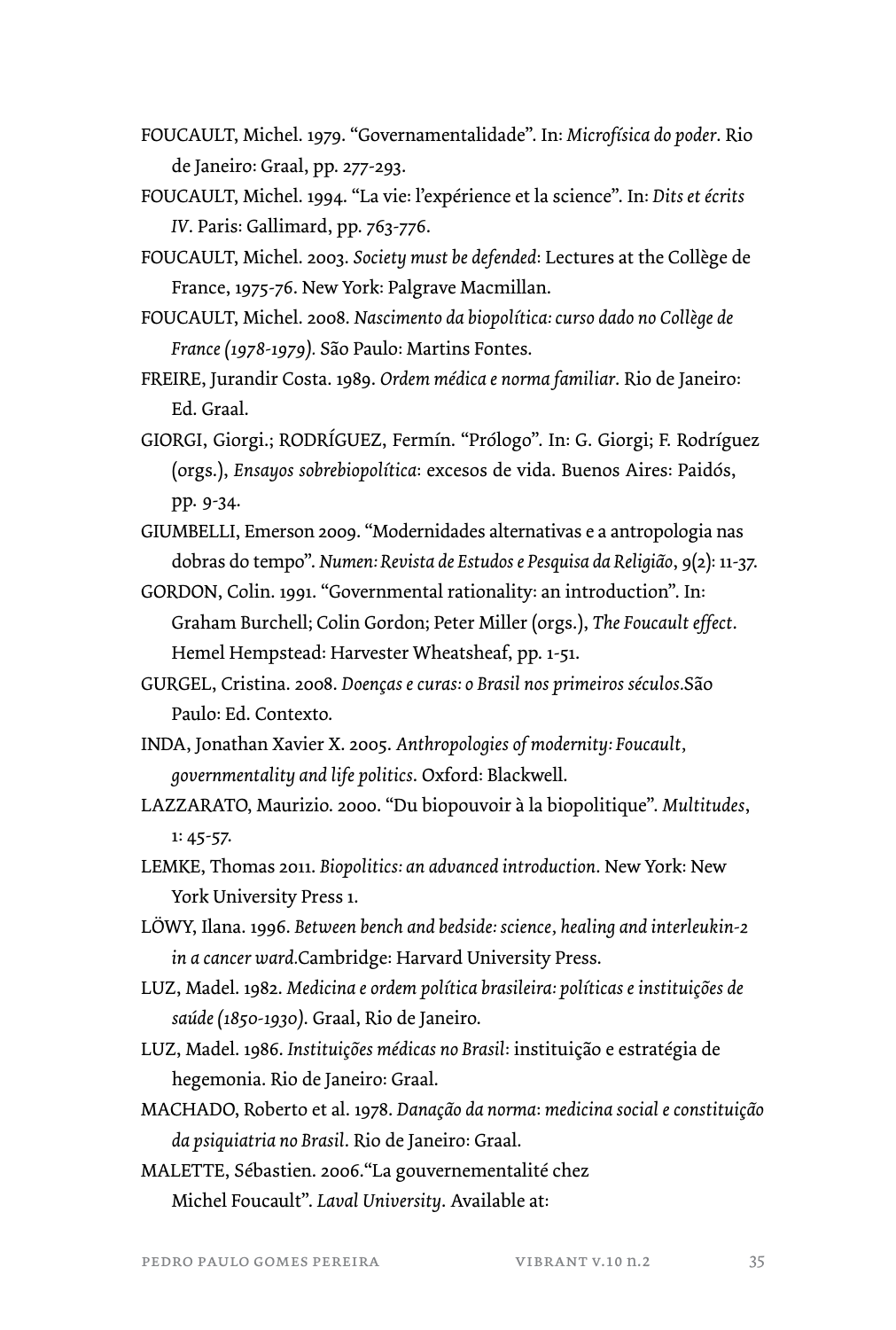<http://www.erudit.org/these/liste.html?typ=tous&let=M>. Accessedon: 8th of July 2012.

- Malkki, Liisa. 1995. *Purity and exile:* violence, memory and national cosmology among Hutu refugees. Chicago: The University of Chicago Press.
- MIGNOLO, Walter 2003. *Histórias locais, projetos globais: colonialidade, saberes subalternos e pensamento liminar*. Tradução de Solange Ribeiro de Oliveira. Belo Horizonte: Editora UFMG.
- MIRANDA, Carlos Alberto. 2004. *A arte de curar nos tempos da Colônia:* limites e espaços de cura. Recife: Fundação de Cultura da cidade de Recife.
- Miskolci, Richard. 2012. *O desejo da nação: masculinidade e branquitude no Brasil finissecular.* São Paulo: Annablume.
- MOORE, Henrietta L. 1988. "Feminism and anthropology: the story of a relationship". In:*Feminism and anthropology*. Cambridge: Polity Press, pp. 1-11.
- Napier, David. 2003.*The age of immunology:conceiving a future in an alienating world.*Chicago: The University of Chicago Press.
- PELBART, Peter Paul. 2003. *Vida capital: ensaios de biopolítica.* São Paulo: Iluminuras.
- PELS, P. 1997. "The anthropology of colonialism: culture, history, and the emergency of western governamentality". *Annual Review of Anthropology*, 26: 163-183.
- PEREIRA, Pedro Paulo Gomes. 2003a."Sucatas do mundo: Noções de contaminação e abjeção em uma instituição para portadores de aids". *Sociedade e Cultura*, 4(2): 127-147.
- PEREIRA, Pedro Paulo Gomes. 2003b. "Dilemas éticos: os limites da caridade". *Revista de Direito,* 1(1): 219-236.
- PEREIRA, Pedro Paulo Gomes. 2004. *O terror e a dádiva.* Goiânia: Cânone.
- PEREIRA, Pedro Paulo Gomes. 2008. "Anthropology and human rights: between silence and voice." *Anthropology and Humanism*, 33(1/2): 38–52.
- PORTO, Ângela. 2006. O sistema de saúde do escravo no Brasil do século XIX: doenças, instituições e práticas terapêuticas. *Hist. cienc. Saúde -Manguinhos,*vol.13, n.4, pp. 1019-27.
- QUIJANO, Aníbal. 2005. "Colonialidade do poder, eurocentrismo e América Latina". In: E. Lander (org.), *A colonialidade do saber: eurocentrismo* e ciências sociais. *Perspectivas latino americanas*. Buenos Aires: Clacso, pp. 227-278.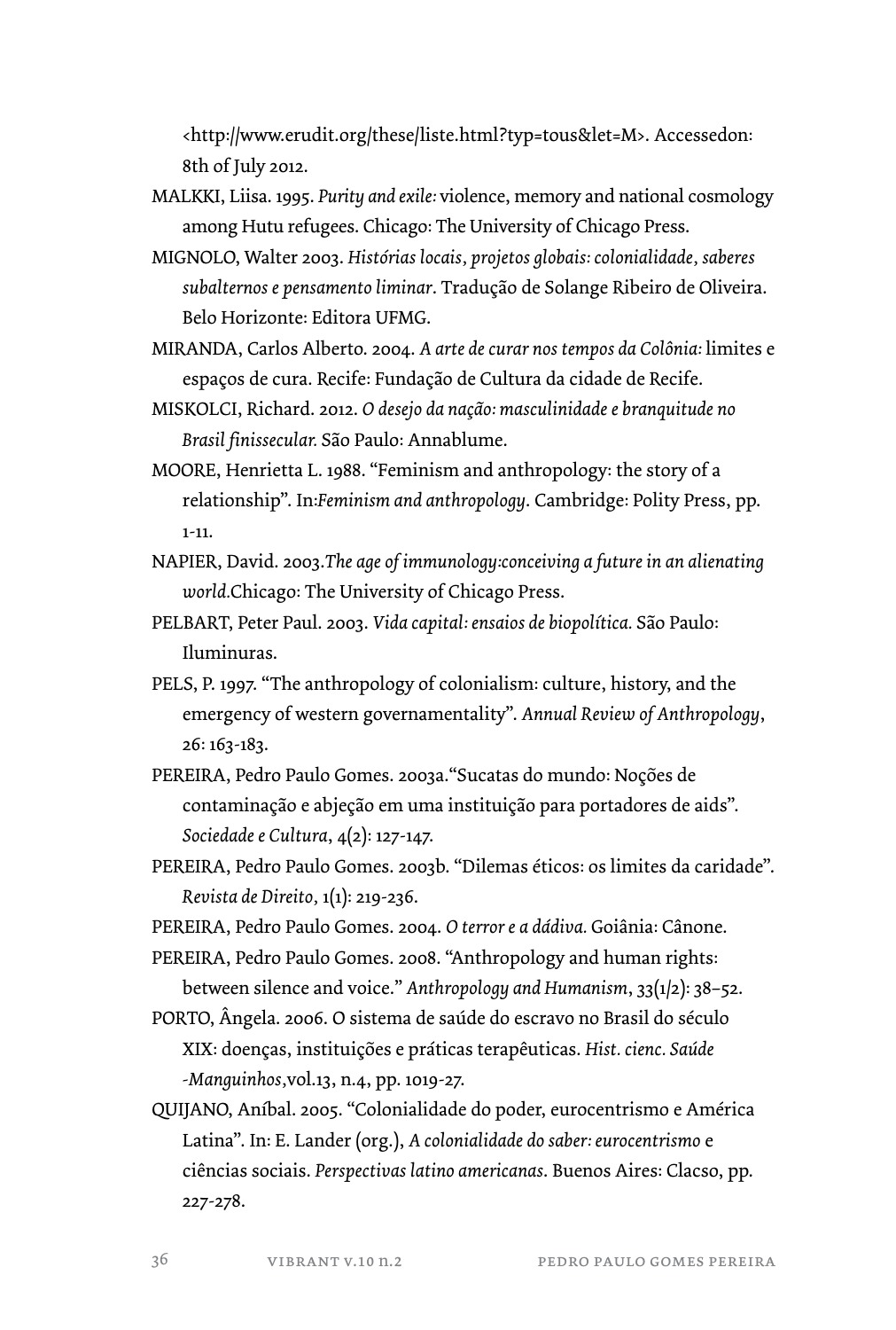- Rabinow, Paul. 1996. *Essays on the anthropology of reason.* Princeton: PrincetonUniversity Press.
- Rabinow, Paul. 1999a. *French DNA:trouble in purgatory*. Chicago: University of Chicago Press.
- Rabinow, Paul. 1999b. "Sujeito e governamentalidade: elementos do trabalho de Michel Foucault". In: *Antropologia da razão*. Rio de Janeiro: Relume-Dumará, pp. 27-55.
- Rabinow, Paul; DREYFUS, Hubert. 1995. *Michel Foucault,uma trajetória filosófica:para além do estruturalismo e da hermenêutica*. Rio de Janeiro: Forense Universitária.
- Rabinow, Paul; ROSE, Nikolas. 2006. "O conceito de biopoder hoje". *Política e Trabalho: Revista de Ciências Sociais*, 24: 27-57.
- Rapp, Rayna. 2000. *Testing women, testing the fetus: the social impact of amniocentesis in America.* New York: Routledge.
- ROSE, Nikolas. 2007. *The politics of life itself: biomedicine, power, and subjectivity in the twenty-first century*. New Jersey: Princeton University Press.
- SAID, Edward. 1989. "Jane Austen and the Empire". In: Terry Eagleton (ed.), *Raymond Williams: critical perspectives.* Boston: Northeastern University Press, pp. 150-156.
- SAID, Edward. 1993. *Culture and imperialism*. London: Chatto & Windus.
- STOLER, Ann Laura. 1995.*Race and the education of desire: Foucault's history of sexuality and the colonial order of things*. Durham-London: Duke University Press.
- VELHO, Otávio. 1985. "Impedindo ou criticando a modernização?" In:*Besta-Fera: recriação do mundo*. Rio de Janeiro: Relume-Dumará.
- VELHO, Otávio. 1997. "Globalização: antropologia e religião". *Mana*,3(1): 133- 154.
- VELHO, Otávio. 1998. "O que a religião pode fazer pelas ciências sociais?"*Religião e Sociedade*, 19(1): 9-17.
- VELHO, Otávio. 2010. "A religião é um modo de conhecimento?"*PLURA, Revista de Estudos de Religião*, 1(1): 3-37.
- VELHO, Otávio. 2006. "The pictographics of *Tristesse*: an anthropology of nation-building in the tropics and its aftermath". In:G. L. Ribeiro; A. Escobar (orgs.), *World anthropologies: disciplinary transformations in systems of power*. Oxford: Berg Publishers, pp. 261-279
- VELHO, Otávio. 2007. *Mais realistas do que o rei: ocidentalismo, religião e*